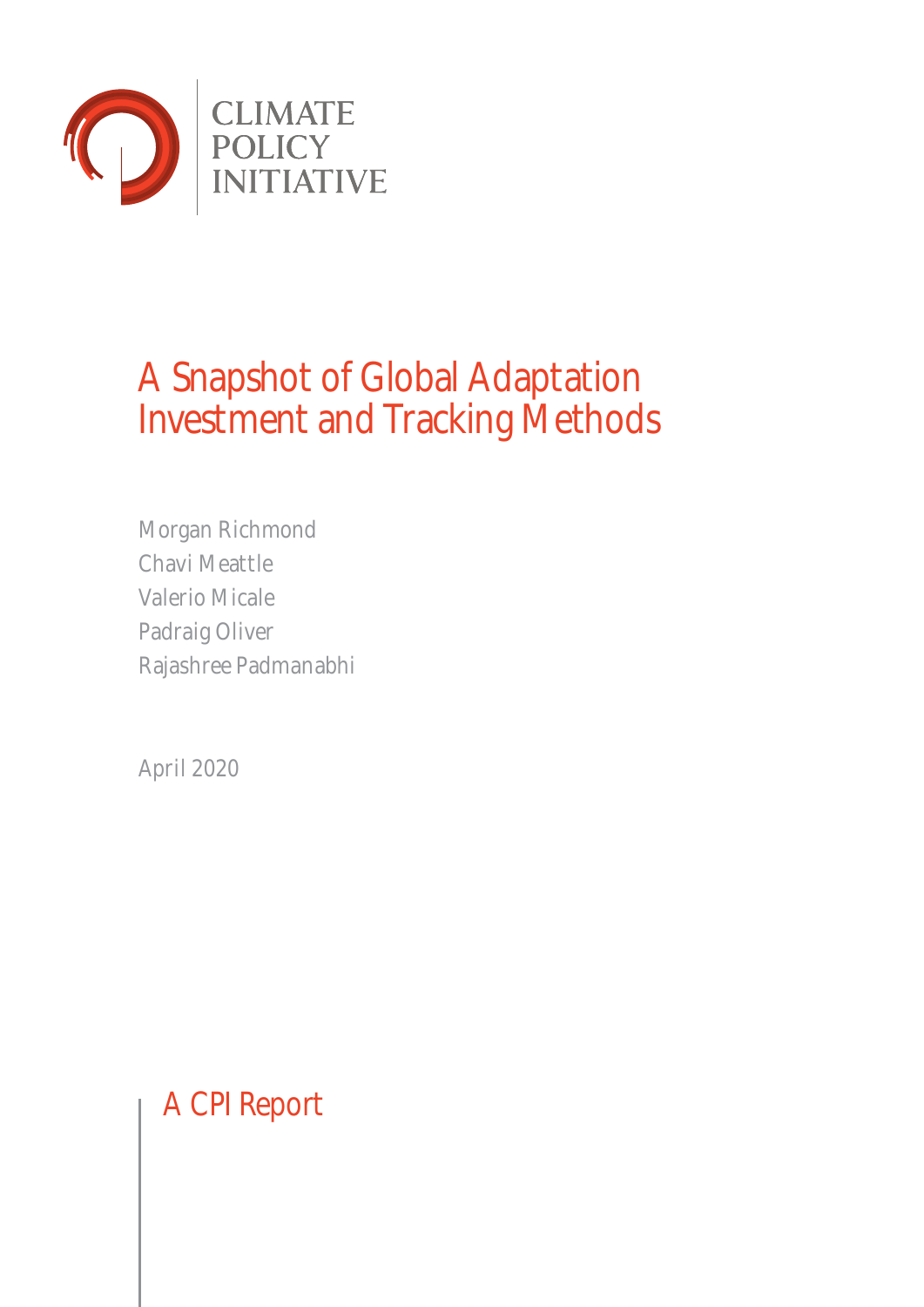# **Acknowledgments**

The authors wish to thank the following for their cooperation and valued contributions, including, in alphabetical order, Barbara Buchner, Alex Clark, Karoline Hallmeyer, and Bella Tonkonogy. Thanks also to Elysha Davila, Caroline Dreyer, and Josh Wheeling for their editing, layout, and graphics.

| <b>Descriptors</b>         |                                                                                             |                                       |  |
|----------------------------|---------------------------------------------------------------------------------------------|---------------------------------------|--|
| Sector                     | Climate Finance                                                                             |                                       |  |
| Region                     | Global                                                                                      |                                       |  |
| Keywords                   | Climate Finance Flows, Private Finance, Adaptation Finance, Tracking                        |                                       |  |
| <b>Related CPI Reports</b> | Understanding and Increasing Finance for Climate Adaptation in<br>Developing Countries 2018 |                                       |  |
| Contact                    | Morgan Richmond                                                                             | Morgan.Richmond@cpiclimatefinance.org |  |
|                            | Chavi Meattle                                                                               | Chavi.Meattle@cpiclimatefinance.org   |  |

# **About CPI**

With deep expertise in finance and policy, CPI is an analysis and advisory organization that works to improve the most important energy and land use practices around the world. Our mission is to help governments, businesses, and financial institutions drive economic growth while addressing climate change. CPI has six offices around the world in Brazil, Kenya, India, Indonesia, the United Kingdom, and the United States.

# **About this paper**

This paper was originally submitted to the Global Commission on Adaptation to inform the Commission's September 2019 flagship report: "Act Now: A Global Call for Leadership on Resilience." It now contains a new level of detail on adaptation finance tracked in the Global Landscape of Climate Finance, including breakdowns of adaptation flows by sector and type of finance, a mapping of flows by region in key sectors, and country-level case studies to assess how vulnerability correlates with adaptation finance flows.

Copyright © 2020 Climate Policy Initiative [www.climatepolicyinitiative.org](http://www.climatepolicyinitiative.org )

All rights reserved. CPI welcomes the use of its material for noncommercial purposes, such as policy discussions or educational activities, under a Creative Commons Attribution-NonCommercial-ShareAlike 3.0 Unported License. For commercial use, please contact admin@cpisf.org.

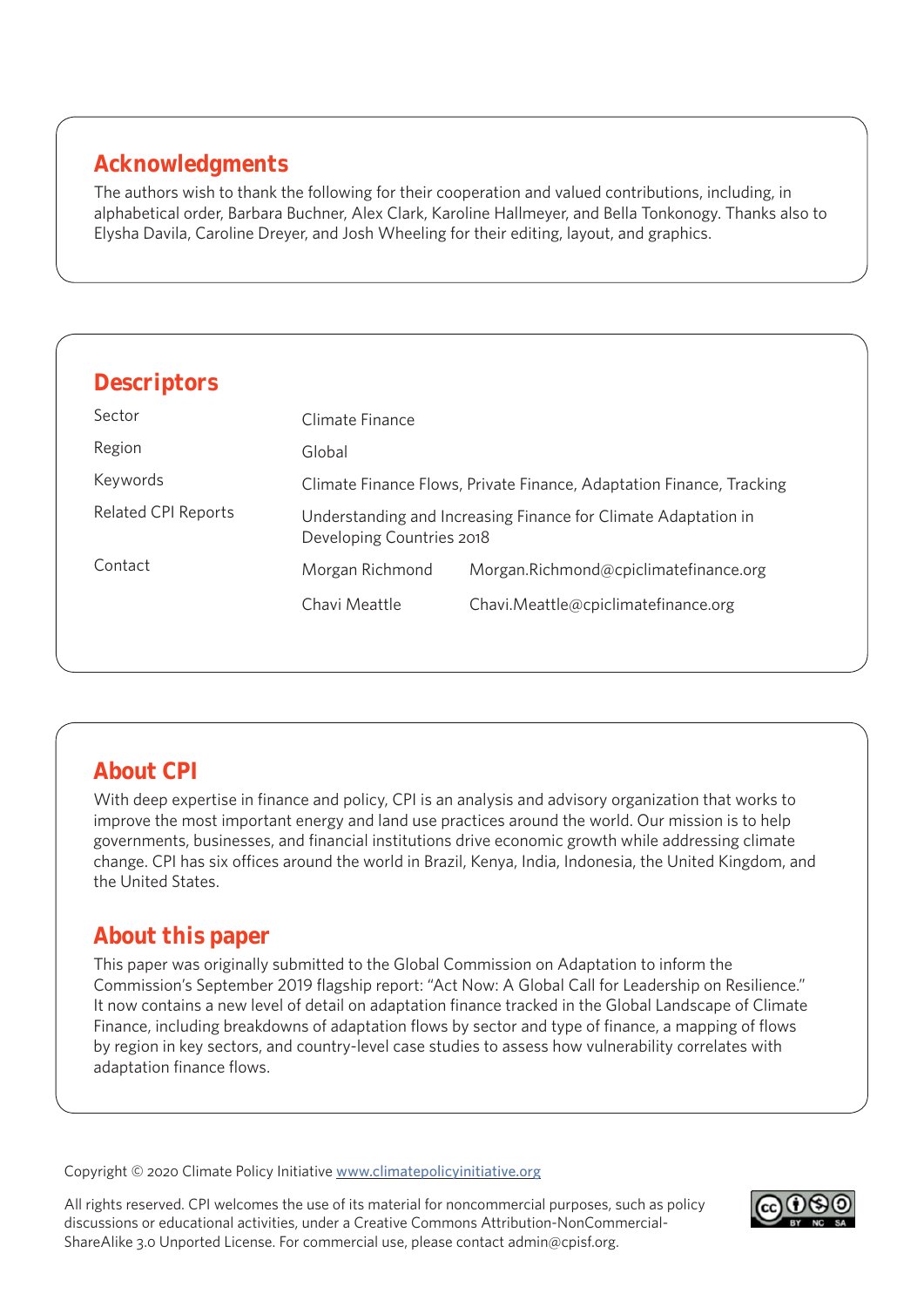# **Contents**

| 1. INTRODUCTION                                                   |                 |  |
|-------------------------------------------------------------------|-----------------|--|
| 2. CONTEXT                                                        |                 |  |
| 3. INTRODUCTION TO THE TRACKING METHODOLOGY                       |                 |  |
| 4. AN OVERVIEW OF ADAPTATION FINANCE                              |                 |  |
| 4.1 SOURCES AND INTERMEDIARIES OF ADAPTATION FINANCE              | $\overline{4}$  |  |
| 4.2 INSTRUMENTS AND SECTOR OF ADAPTATION FINANCE                  | $\overline{4}$  |  |
| 4.3 GEOGRAPHIES AND INSTRUMENTS OF ADAPTATION FINANCE             | 5               |  |
| <b>4.4 COUNTRY-LEVEL FINDINGS</b>                                 | $\overline{7}$  |  |
| 5. RECOMMENDATIONS                                                |                 |  |
| 5.1 EMERGING OPPORTUNITIES TO IMPROVE ADAPTATION FINANCE TRACKING | 9               |  |
| 5.2 PUBLIC SECTOR TRACKING RECOMMENDATIONS                        | 10              |  |
| 5.3 PRIVATE SECTOR TRACKING RECOMMENDATIONS                       | 11              |  |
| <b>6. CONCLUSION</b>                                              |                 |  |
| 7. REFERENCES                                                     |                 |  |
| ANNEX                                                             | <b>ATTACHED</b> |  |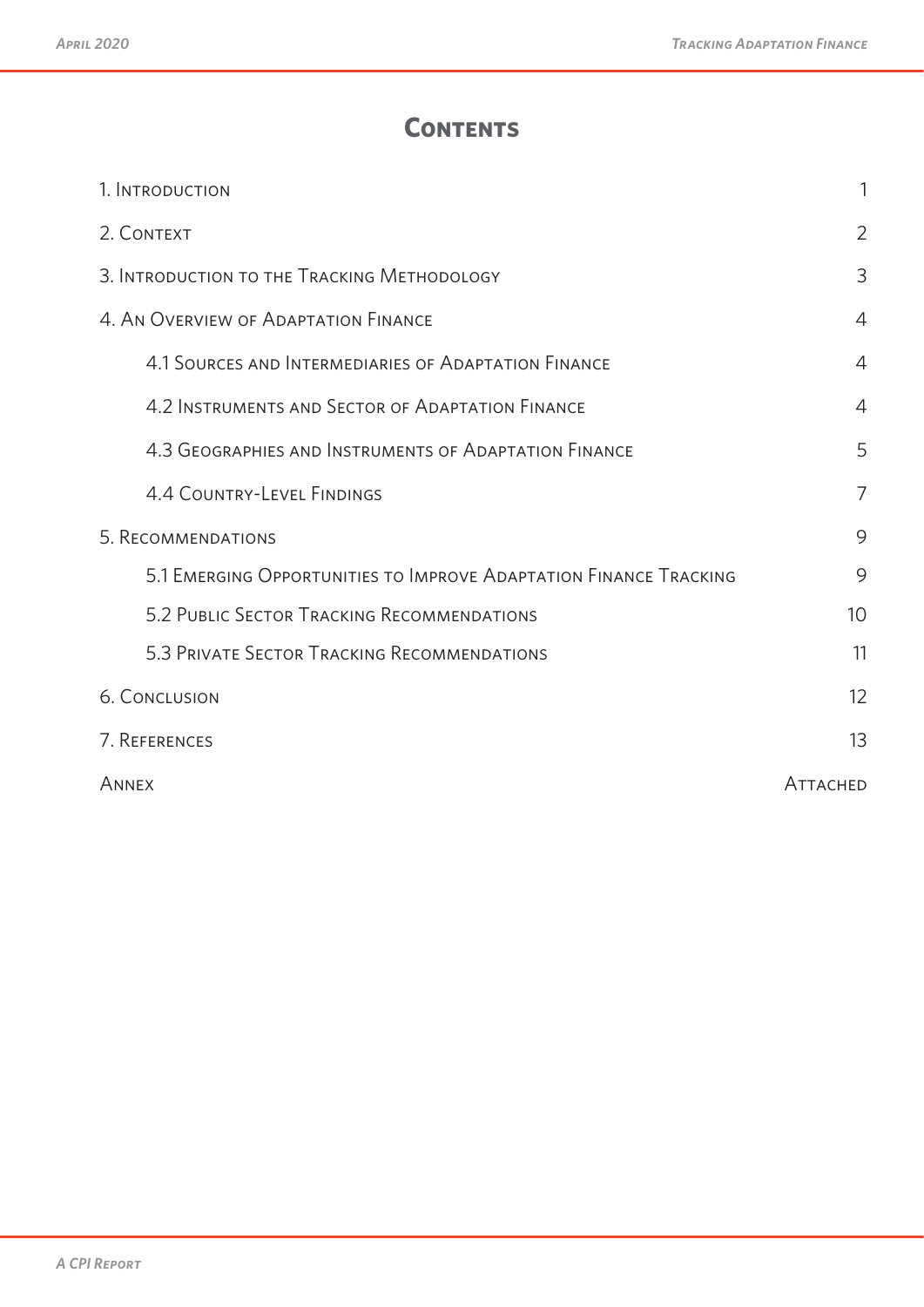### **1. Introduction**

The intensity and frequency of extreme weather events and chronic climate-related changes are increasing, globally. With these changes, there is a pressing and clear need for communities worldwide to invest in adapting to climate change. According to the UN Environment Programme, in developing countries alone, adapting to climate change will require USD 280 billion to USD 500 billion per year by 2050 (UNEP 2016)<sup>1</sup>. The 46 countries that included adaptation cost estimates in their Nationally Determined Contribution (NDC) estimated a total, collective cost for these measures of USD 783 billion by 2030 (World Bank)<sup>2</sup>.

Since 2012, Climate Policy Initiative (CPI) has sought to comprehensively track domestic and international investment in activities that address and respond to climate change through the Global Landscape of Climate Finance (the Landscape). **In our most recent version of the Landscape, we tracked approximately USD 22 billion annually in 2015 and 2016 of public** 

**adaptation and resilience finance** from government and bilateral aid agencies, climate funds, and bilateral, multilateral, and national finance institutions.

High quality adaptation finance tracking can identify gaps and barriers in financing adaptation and resilience solutions globally, drive leaders and stakeholders to invest in or help increase finance flows, hold public and private actors accountable, and support government agencies in developing policy guidance (Figure 1).

This brief outlines the current state of global finance for climate adaptation by sources and intermediaries, sectors, financial instruments deployed, and region of destination. It also presents the significant data and theoretical gaps that exist in adaptation finance reporting and includes a brief overview of potential new data sources and recommendations to improve adaptation finance tracking going forward.

Figure 1. The use cases for adaptation finance tracking

# **Public Policy**

Inform governments and foundations who look at adaptation as a public good.

### **Big Picture Flows**

Help private and public sector actors understand whether investment is sufficient.

#### **Investment Opportunities**

Broaden understanding of opportunities in the market and on the pricing of adaptation technologies.

<sup>1</sup> UNEP (2017). [The Adaptation Gap Report 2016](https://climateanalytics.org/media/agr2016.pdf).

<sup>2</sup> World Bank Group. 2019. "[Intended Nationally Determined Contributions \(INDCs\)](http://spappssecext.worldbank.org/sites/indc/Pages/adaptation.aspx)".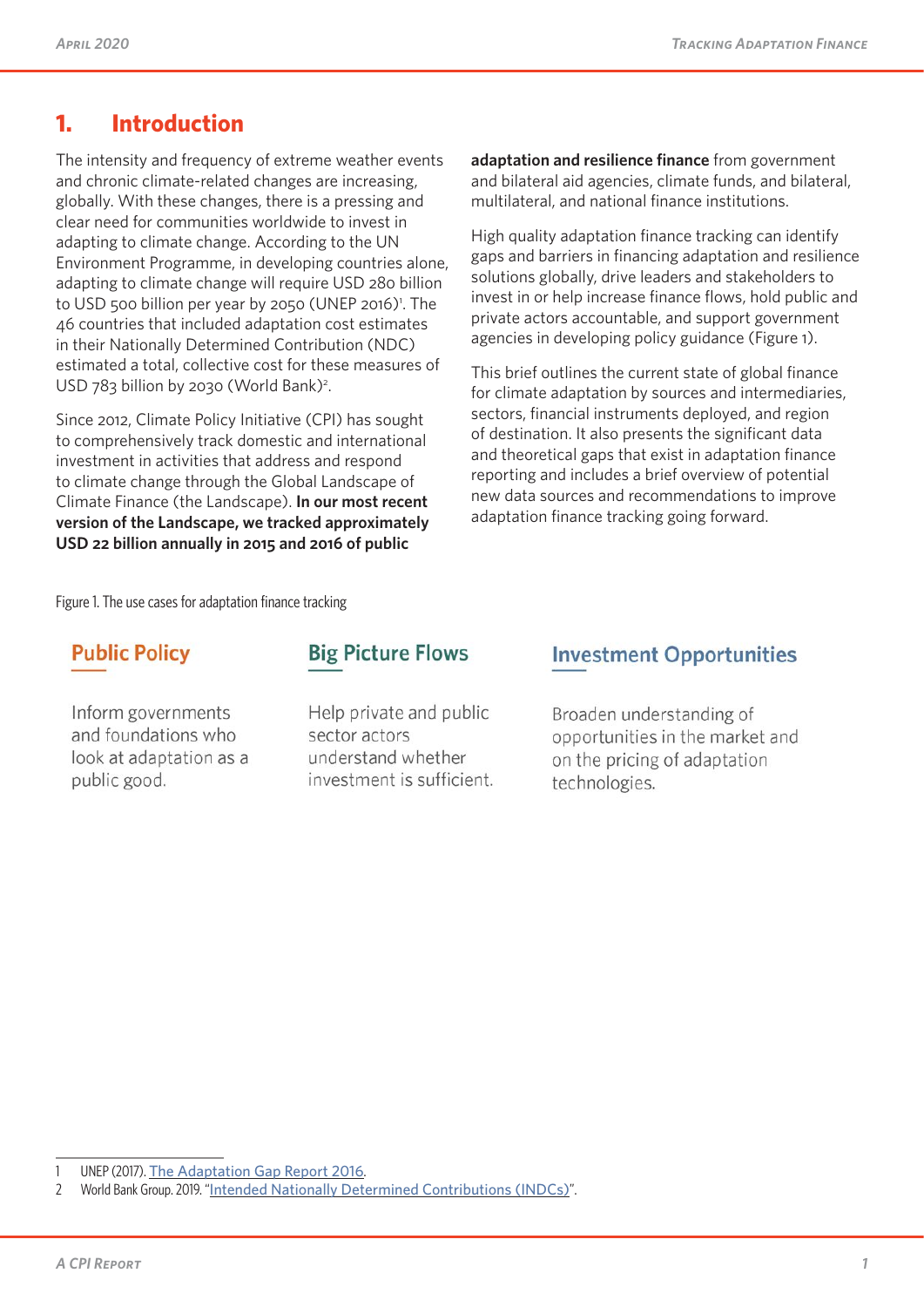# **2. Context**

From an international policy perspective, the need for tracking adaptation finance flows originates from a commitment made by developed countries in 2009 to jointly mobilize USD 100 billion per year in climate finance by 2020 for action in developing countries (UNFCCC, 2009). However, there are several key challenges associated with determining what counts as adaptation finance for tracking purposes:

- **1. Adaptation finance data cannot be compared to mitigation finance.** In order to accurately assess against international climate finance goals, many adaptation finance tracking methodologies focus on the costs or the expenditure to projects of specific adaptation-related activities. Because of this focus, adaptation finance is significantly lower than mitigation flows, where typically the whole investment cost is tagged.
- **2. There are significant data gaps among financial actors.** Because adaptation data provision is usually limited to bilateral climate-related development finance from governments and public finance institutions with the capacity to report it, private sector and within-country public sector investment is often missing.
- **3. There are definitional challenges associated with both how the private sector defines adaptation finance and with the boundaries set between adaptation and broader development finance.**  Private sector actors often do not define activities as adaptation finance even when the projects would be designated as such by public actors, leading to an undercounting of private adaptation activity. Public and private sector actors also face challenges in defining projects with purely adaptation activities as compared to projects with broader development outcomes.
- **4. Ideally, financial flows to adaptation would align with impact metrics, but there are no universally accepted impact metrics.** Impact metrics are crucial for a full accounting of adaptation finance because the incremental cost of adaptation is not reflective of the benefit of that investment. For example, a USD 50 million drought-resilient wastewater investment could have vastly different resilience implications in a drought-vulnerable location than in a region with sufficient projected rainfall. Because impact metrics are not yet established for the global tracking of adaptation, the USD 22 billion annual average in 2015-16 towards adaptation that CPI tracked does not capture the resilience value.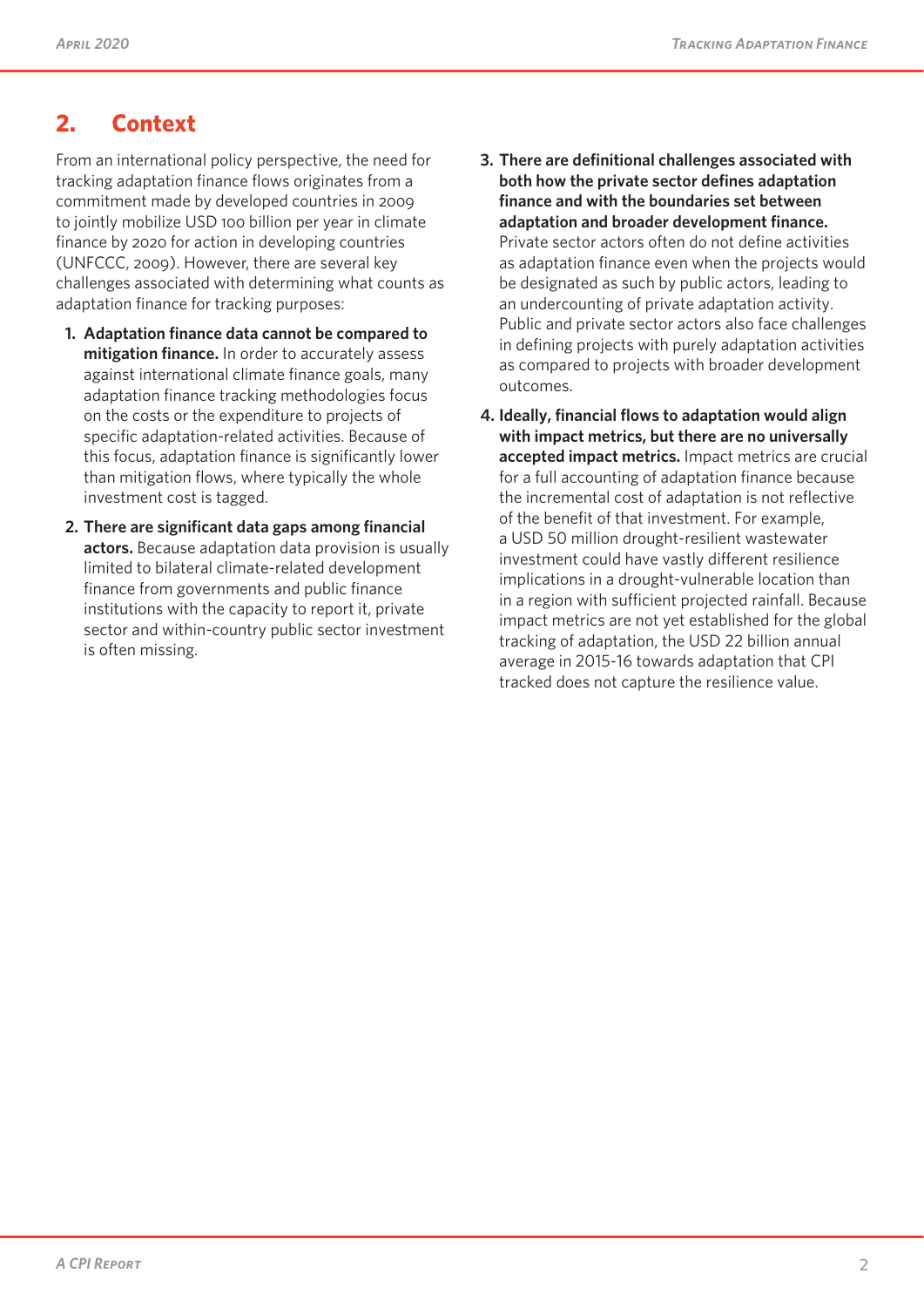# **3. Introduction to the Tracking Methodology**

CPI has tracked adaptation finance in the Landscape since 20123 . We consider adaptation finance to be resources directed to activities aimed at reducing the vulnerability of human or natural systems to the impacts of climate change and climate-related risks by maintaining or increasing adaptive capacity and resilience.

For determining what constitutes adaptation finance in the Landscape, we rely on current tracking practices from: i) the members of the OECD's Development Assistance Committee and publicly available through the Creditor Reporting System database; ii) dedicated reporting of the group of Multilateral Development Banks jointly reporting on climate finance and the members of the International Development Finance Club4 ; and iii) Climate Funds. A sectoral breakdown of adaptation activities represented in the Landscape data, including a list of examples, is provided in Annex II.

Tracking, aggregating, and reporting adaptation finance continues to pose challenges as different institutions apply different methodologies:

• The Multilateral Development Banks and the International Development Finance Club, a network of 24 national, regional and international development banks, developed 'The Common Principles for Climate Change Adaptation Finance Tracking'. The Common Principles represent a process-based approach to adaptation finance tracking, which is context- and location-specific, conservative, and granular. It follows a three-step process to (a) set out the project's context of vulnerability to climate change, (b) make an explicit statement of intent to address this vulnerability as part of the project, and (c) demonstrate a clear and direct link between the vulnerability and the specific project activities.

• Governments report bilateral climate-related development finance that qualifies as Official Development Assistance and Other Official Flows in the OECD's Creditor Reporting System (OECD DAC, 2018). In this approach, finance reported to the OECD is Rio marked<sup>5</sup> as having either 'climate change adaptation' as its 'principal' objective, or as having a 'significant' climate change objective.

The Common Principles developed by the MDBs-IDFC have improved understanding of the definition and principles of adaptation finance and have contributed to transparent tracking of data. Similar efforts are underway within other institutions to further harmonize reporting approaches by improving comparability and reducing double counting. For instance, the OECD recently updated its guidance for applying the Rio marker on adaptation by recommending that Development Assistance Committee members use the three-step approach created by the MDB-IDFC to justify their principal score (UNFCCC, 2018).

The adaptation tracking captured in the Landscape, presented in detail in the next section, is an important step in understanding the scope of global adaptation finance and identifying patterns in finance flows. The Landscape also highlights issues related to adaptation finance definitions and tracking methodologies and aims to trigger additional work and discussions to address these issues going forward.

<sup>3</sup> World Bank Group. 2019. "[Intended Nationally Determined Contributions \(INDCs\)](http://spappssecext.worldbank.org/sites/indc/Pages/adaptation.aspx)".

<sup>4</sup> See: OECD (2011, 2016); MDB (2015a, 2015b and 2017), WBG (2015a), IDFC (2014, 2017 (forthcoming)).

<sup>5</sup> Since 1998, the OECD Development Assistance Committee has monitored development finance flows to address global environmental challenges and ensure sustainable development through Rio markers. The Rio markers inform a scoring system to identify where the official development finance activities should be identified as principally, significantly or not targeted to the objective (i.e., climate change adaptation). See: OECD DAC (2016).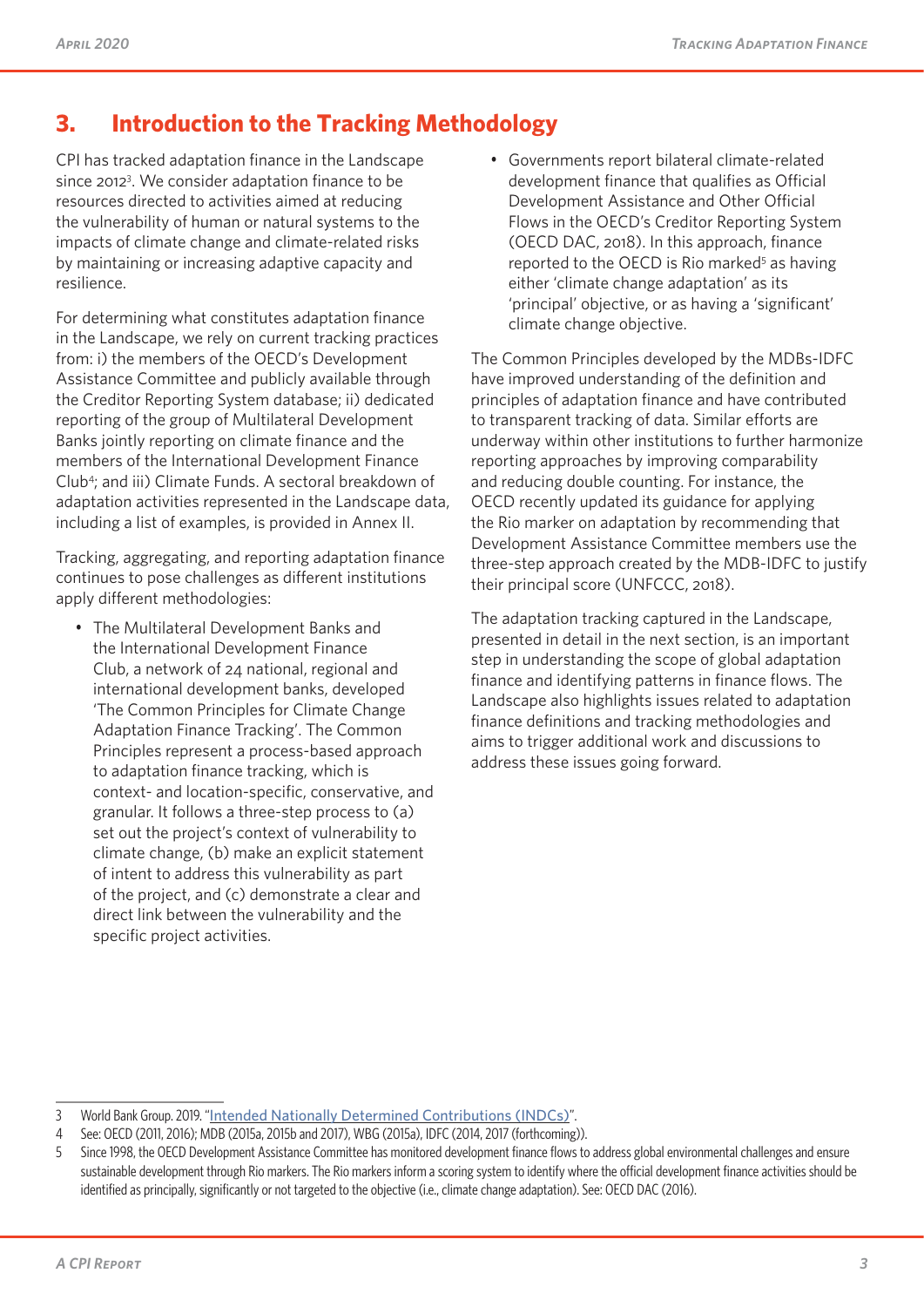# **4. An Overview of Adaptation Finance**

### **4.1 Sources and Intermediaries of Adaptation Finance**

Figure 2. Adaptation finance by intermediary (2015-16 average, in USD billion)



In 2015-16, national and multilateral development finance institutions were the main source of adaptation financing, accounting for USD 15 billion on average annually, or 69% of the total adaptation finance tracked (Figure 2). Bilateral donor governments and their agencies contributed an additional USD 3.6 billion, on average, annually in 2015-16, while bilateral development finance institutions contributed USD 2.9 billion and bilateral and multilateral climate funds contributed another USD 0.5 billion. This data reflects the current information availability in the Landscape and illustrates the need for additional adaptation finance data in the private sector and of domestic adaptation flows to track a greater array of financial sources.

### **4.2 Instruments and Sectors of Adaptation Finance**

Water and wastewater management projects attracted 50% of the total volume of adaptation finance tracked in 2015 and 2016, on average. This includes demandside activities aimed at reducing water consumption or increasing water use efficiency, and supply side management activities, for example, increasing water supply, reducing water losses, or improving cooperation on shared water resources (CPI, 2017). Agriculture, forestry, and land use adaptation activities followed with an average of USD 4.5 billion, 21% of the total. This sectoral distribution represents an increase in diversity of sectoral flows from 2013-14, when 56% of finance flowed to water and wastewater management while agriculture, forestry, and land use received the secondmost finance at 11% of the total.

In 2015 and 2016, project-level market rate debt was the main mechanism employed to finance adaptation activities, for an average of USD 11 billion per year. Grants and low-cost project debt comprised USD 5 billion each, while equity finance represented only a negligible amount of total flows. The type of instrument deployed varied significantly between sectors, as

Figure 3. Adaptation finance by sector & finance type (sectors above USD 1 billion, 2015-16 average, in USD billion)

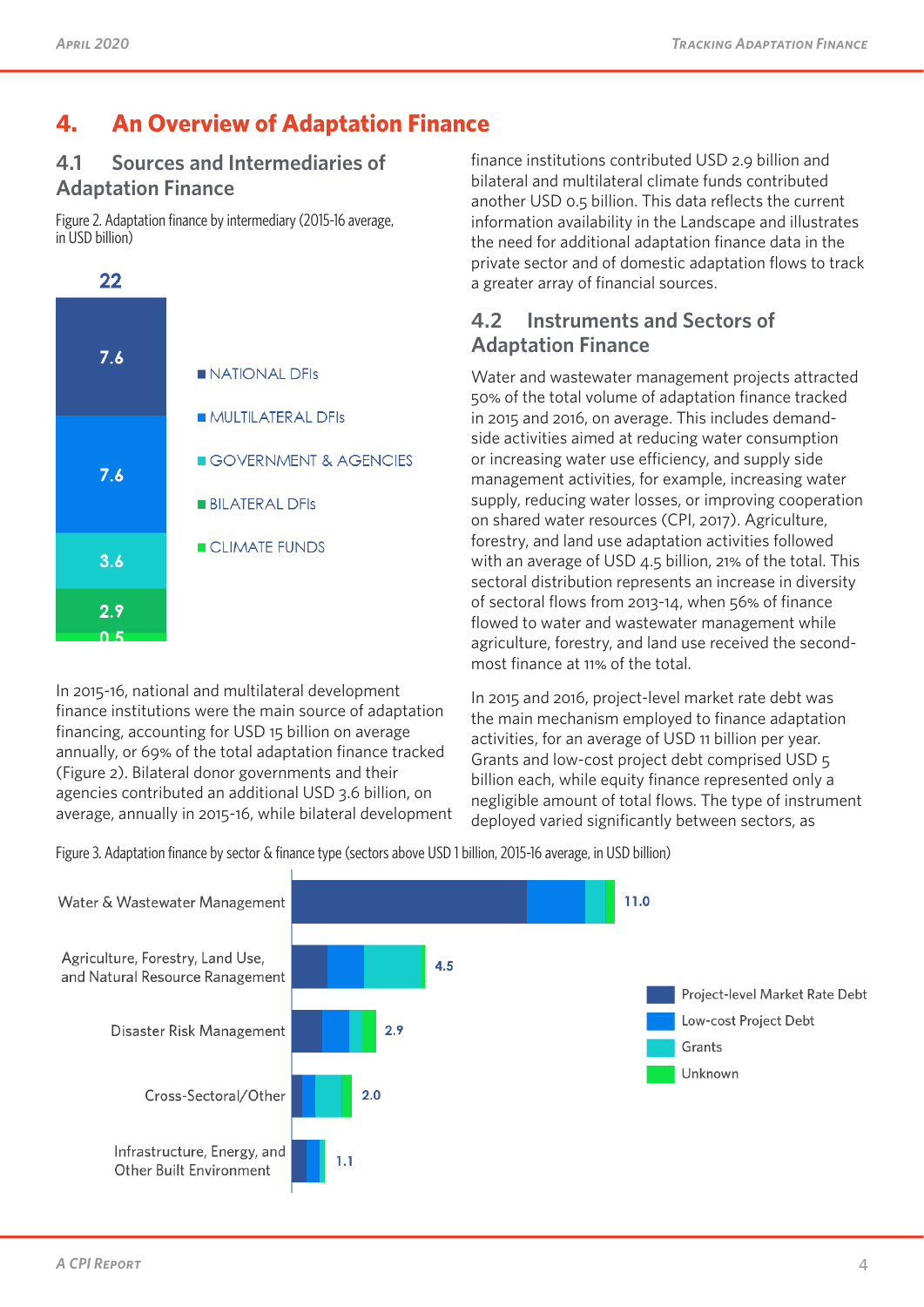illustrated in Figure 3. The water and wastewater management sector received predominantly project level market rate debt in 2015-16, while the agriculture, forestry, land use, and natural resource management sector received predominantly low-cost project debt and grants.

Water and wastewater management projects are often large infrastructure projects, a status which likely contributes to the ability of such projects to attract market-rate capital. Agriculture, forestry, land use and natural resource management projects, by contrast, are more likely to include substantial non-monetary benefits which are challenging to quantify, but which attract grants and low-cost capital.

### **4.3 Geographies and Instruments of Adaptation Finance**

The largest portion of adaptation finance in 2015 and 2016 tracked in the Landscape flowed to the East Asia and Pacific region (USD 9 billion annually), followed by Sub-Saharan Africa and Latin America and the Caribbean (USD 3 billion each), as shown in Figure

Figure 4. Adaptation finance by region (2015-16 average, in USD billion)

4. Most of the finance tracked flowed to non-OECD countries, likely reflecting both the identification of significant need in those countries as well as the state of data on adaptation finance, which is largely available from international and domestic development finance institutions.

While the majority of finance that flowed to the East Asia and Pacific region in 2015 and 2016 was projectlevel market rate debt or equity, the vast majority of the finance that flowed to Sub-Saharan Africa in that same period was through grants and low-cost project debt. Additional details on the categorization of financial instruments is available in Annex IV<sup>6</sup>.

Two of the three top regional recipients of finance tracked in the Landscape align with the most vulnerable regions, as measured by Notre Dame's Global Adaptation Initiative Country Index (ND-GAIN, index averaged across countries in the region). Both Sub-Saharan Africa and East Asia and the Pacific rank in the top three by regional country average vulnerability index (per ND-GAIN as measured by exposure, sensitivity, and adaptive capacity)<sup>7</sup>.



<sup>6</sup> We capture grants, low-cost (including concessional) and market term loans, project-level equity, and balance sheet financing (i.e. a direct debt or equity investment by a company or finance institution). The share of climate finance allocated to different categories of financial instruments may not fully reflect reality, as our categorization is based on the quality of the data sources we can access.

<sup>7</sup> Notre Dame Global Adaptation Initiative. 2019. "[Country Index](https://gain.nd.edu/our-work/country-index/)".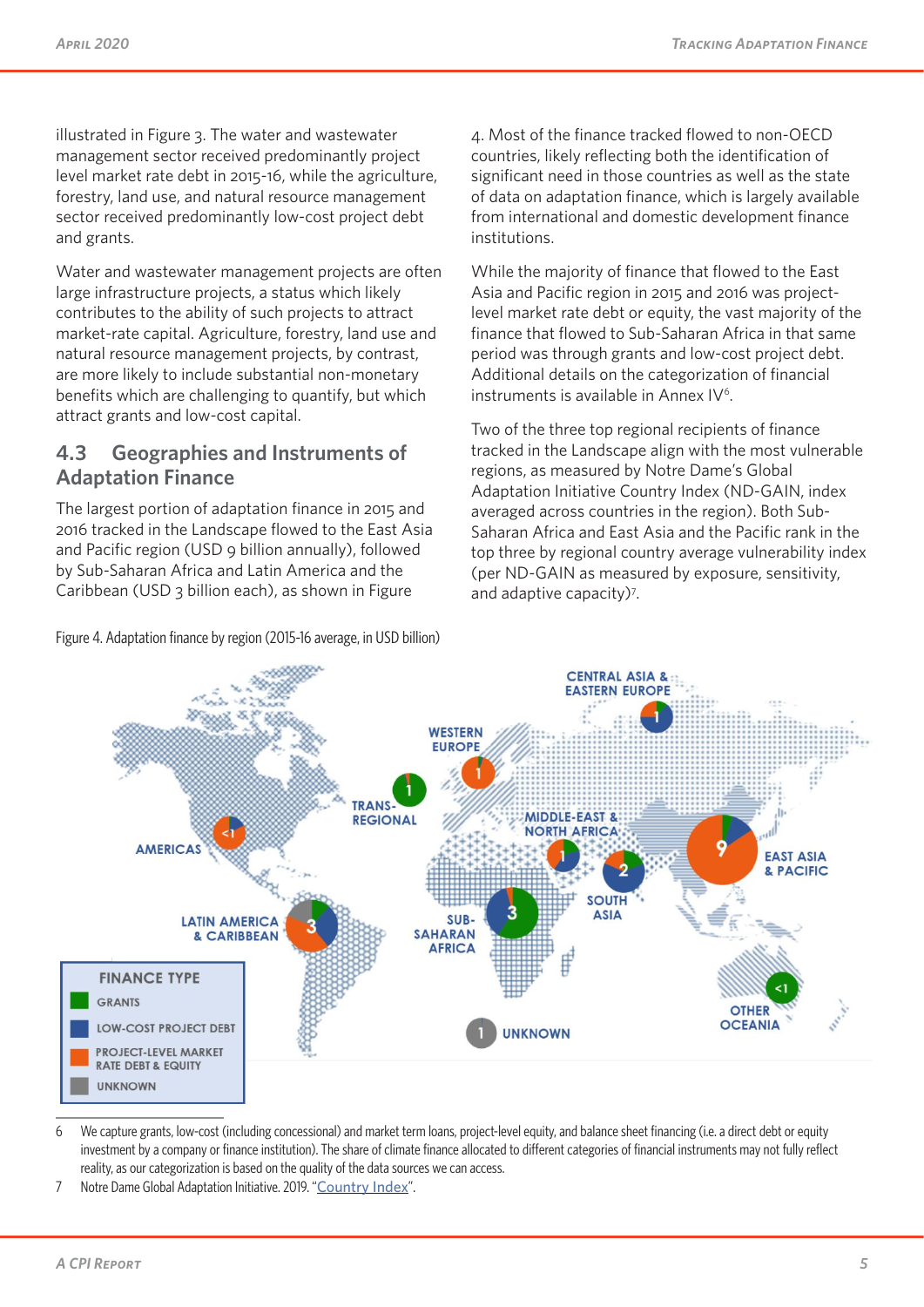

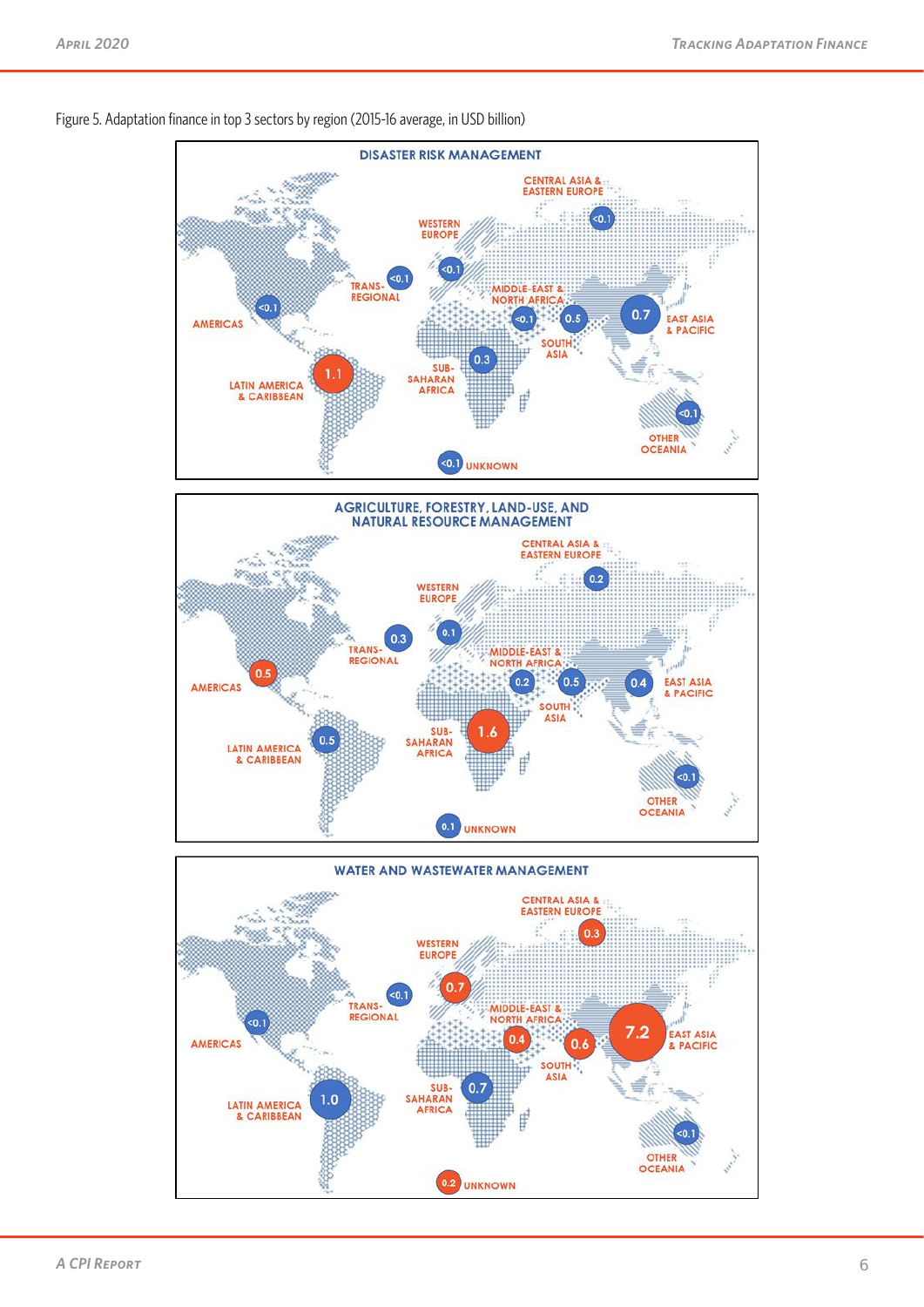The maps in Figure 5 illustrate the finance flows to the top three sectors as tracked in the Landscape. The most common sectors to which finance flows differs between regions. Disaster risk management is the most common sector for Latin America and the Caribbean, agriculture, forestry, land use, and natural resource management is the most common sector for Sub-Saharan Africa flows, and water and wastewater management is the most common for East Asia and the Pacific flows.

In Latin America and the Caribbean, investment in disaster risk management aligns with increased tropical storms, hurricanes, and flooding including at least USD 90 million in damages associated with Hurricane Maria in 2017<sup>8</sup>. In Sub-Saharan Africa, the plurality of finance flowing to agriculture and land use projects aligns with vulnerabilities identified in ND-GAIN, where seven of the top 10 most food vulnerable countries (as measured by projected change of cereal yields, food import dependency, agriculture capacity, among other criteria), are in Sub-Saharan Africa.

The significant portion of water and wastewater management finance flowing to East Asia and the Pacific is perhaps the most difficult of the three to assess from a vulnerability alignment perspective. Because water and wastewater projects are often sizable infrastructure projects, the high percentage of flows to water and wastewater may be more reflective of project type than a specific vulnerability assessed as compared to other vulnerabilities in East Asia and the Pacific.

#### **4.4 Country-Level Findings**

Applying adaptation finance tracking at the country-level can help determine whether flows are directed towards the most vulnerable sectors and whether total adaptation finance meets the investment need. This section illustrates this approach by assessing the adaptation finance that flowed to three particularly vulnerable countries as

8 NOAA National Centers for Environmental Information. 2019. "[Billion-Dollar Weather and Climate](https://www.ncdc.noaa.gov/billions/events/US/2017)  [Disasters: Table of Events](https://www.ncdc.noaa.gov/billions/events/US/2017)".

Figure 6. Country-level Adaptation Finance by Sector (Percent of total annual average 2015-16)

#### Pakistan



#### Zambia



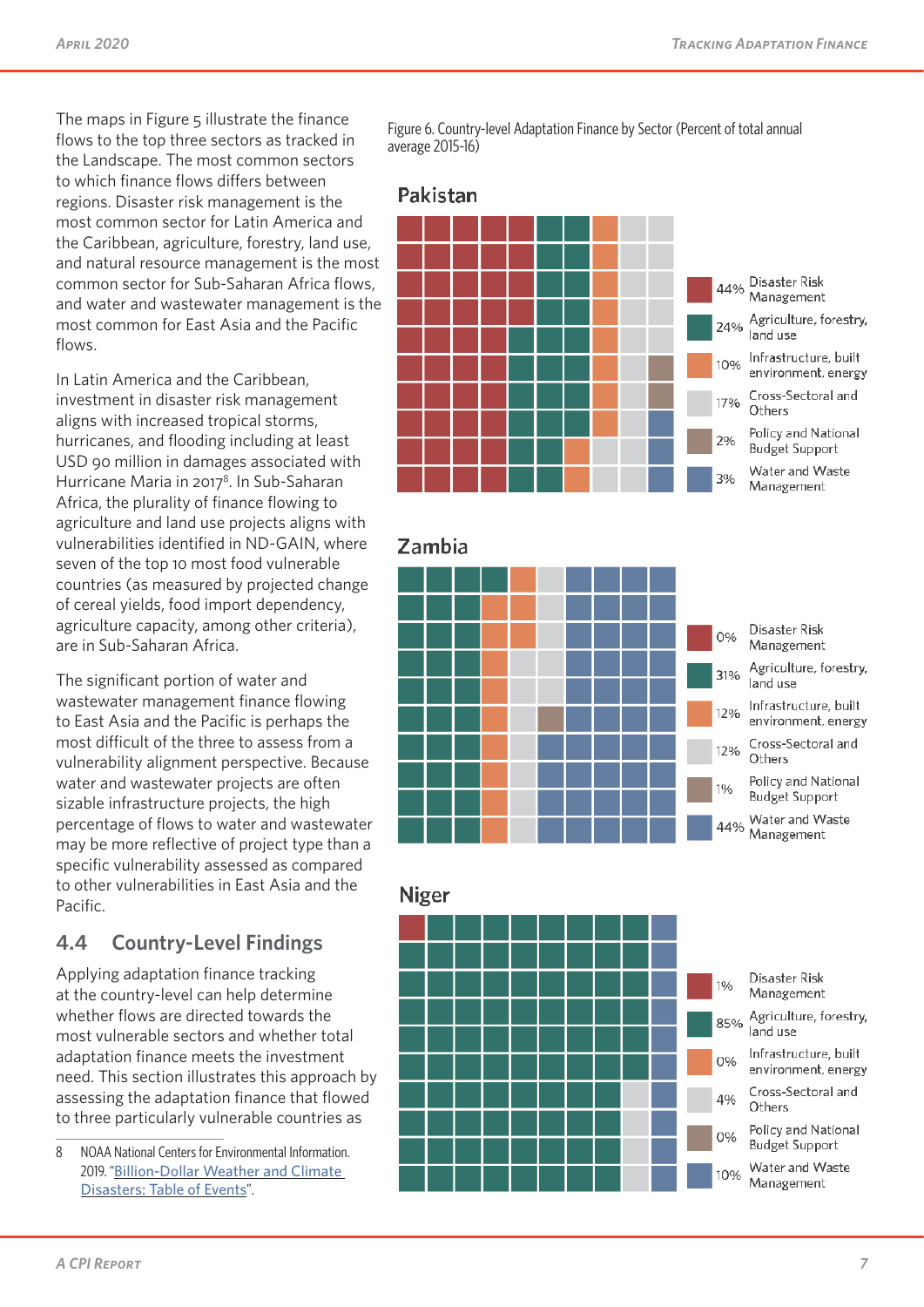assessed by ND-GAIN: Pakistan, Zambia, and Niger<sup>9</sup>. According to ND-GAIN's country vulnerability index by sector, Pakistan is the fifth most vulnerable country in the infrastructure sector, Zambia is the third most vulnerable in the water sector, and Niger is the most vulnerable in the food sector.

The ND-GAIN criteria used to assess sectoral vulnerability are included in Annex V. Pakistan, Zambia, and Niger were selected for this analysis for their combination of high vulnerability and sufficient adaptation finance data in the Landscape (greater than USD 40 million annually) to yield meaningful conclusions.

As indicated in Figure 6, for both Zambia and Niger, the sector of highest vulnerability as assessed by ND-GAIN (water for Zambia and food for Niger) is indeed the sector to which the plurality of finance flowed as tracked by the Landscape in 2015-16. If disaster risk management is taken as a form of indirect infrastructure investment because it can have an impact on the resilience of infrastructure to climate-related disasters, then Pakistan also received a plurality of finance as tracked by the Landscape to its most vulnerable sector (disaster risk management and infrastructure, energy, and built environment as proxies for the ND-GAIN infrastructure sector). Though this information is not sufficient to judge how well the proportions of adaptation finance tracked in the Landscape align with each country's needs, it does indicate that broadly, adaptation finance in each of the three countries is directed to the most vulnerable sectors.

Both Zambia and Niger have NDCs for adaptation that include an expected total implementation cost. For Zambia, the total implementation cost for 2015-30 is USD 20 billion (USD 1.3 billion per year), and for Niger

it is USD 1.6 billion (USD 107 million per year) over the same time period. In 2015 and 2016, the Landscape tracked approximately USD 45 million in adaptation finance flows to Zambia, annually, and 200 million, annually, to Niger. Notably, the finance flowing to Zambia, as tracked in the Landscape, is significantly less than the estimated cost per year assessed in its NDC (USD 1.3 billion in the NDC as compared to USD 45 million tracked) while the finance flowing to Niger exceeds the estimated cost (USD 107 million in the NDC as compared to USD 200 million tracked). These findings should be assessed with some skepticism as the estimated costs for implementation of the NDCs are not calculated in a consistent way across countries. However, this analysis does serve as an indication of the need and the gap in finance present in some vulnerable countries.

Through analysis of the tracked adaptation finance flows and country vulnerability assessments of Pakistan, Zambia, and Niger, we find that, while each of the countries received adaptation finance flows in alignment with their most vulnerable sectors, the total annual tracked adaptation finance flowing, at least to Zambia, is insufficient to meet the stated need in its NDC.

A detailed understanding of sectoral vulnerabilities and needs can inform on the ground decisions regarding adaptation finance. More work is needed on this front to assess country-level adaptation finance need and to pair evaluations of country or downscaled climate vulnerability with adaptation finance flows.

<sup>9</sup> ND-GAIN is one of several efforts to assess country-level vulnerability to climate impacts. Other assessments of note include the International Institute for Sustainable Development's assessment of adaptation action in 15 African and Asian countries, the U.S. Climate Resilience Toolkit, Germanwatch's Global Climate Risk Index which analyzes country-level impact of weather-related loss events, and HSBC's assessment of climate risks to 67 countries. ND-GAIN's coverage of 191 countries and analysis of sector-level vulnerability were deemed most useful for this analysis.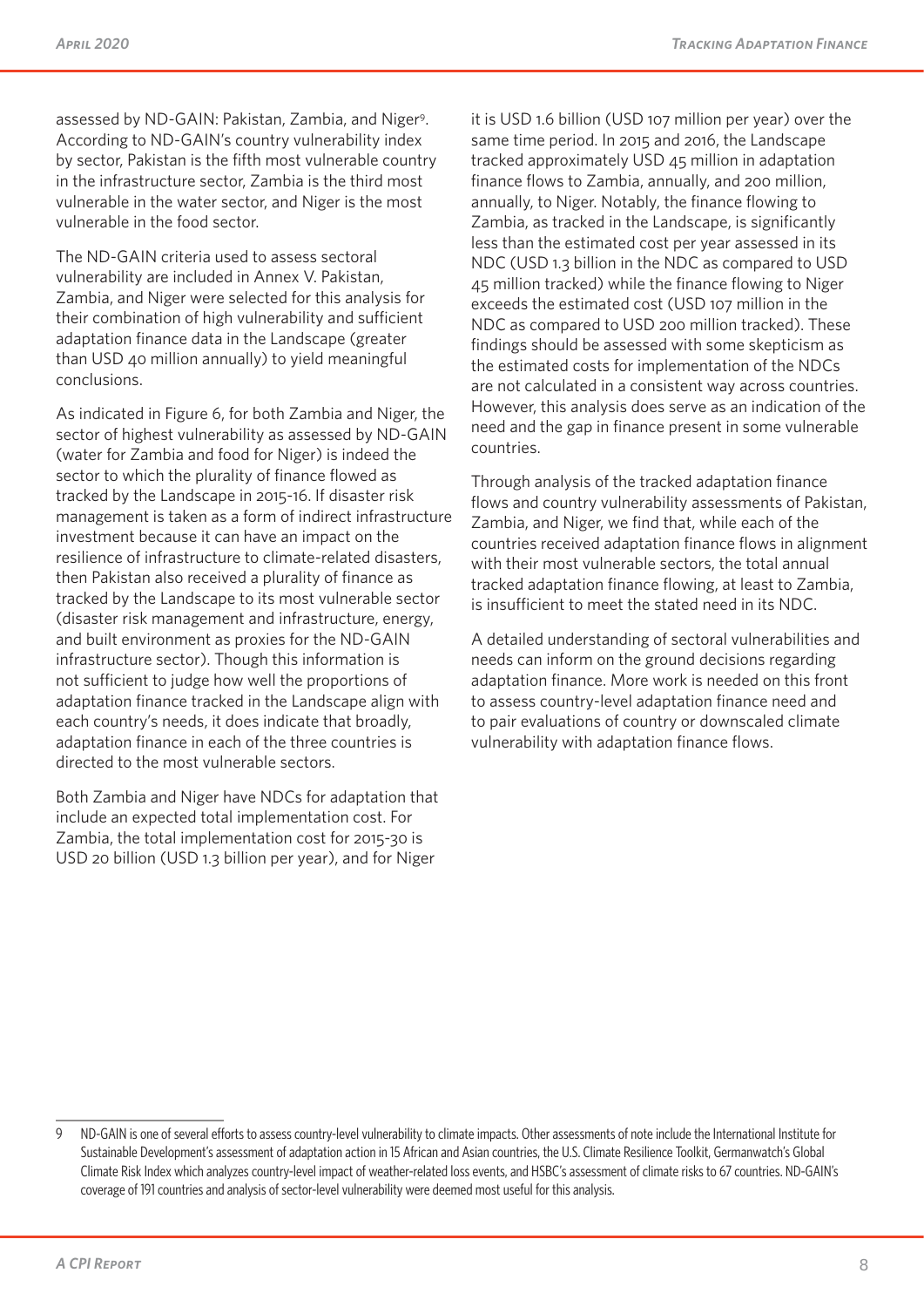# **5. Recommendations**

Data gaps in private and domestic public sector adaptation finance limit the ability of stakeholders to hold public and private actors accountable, hinder government agencies' capacity to develop policy guidance, and reduce the quality of information available to support targeted investment.

Significant efforts are underway to improve adaptation reporting and tracking. These efforts include the mainstreaming of the Task Force on Climate-related Disclosures recommendations into regulatory and policy decisions, implementation of Article 173 in France, and the establishment of the European Union's IORP II regulation<sup>10</sup>. Furthermore, the European Commission Sustainable Finance taxonomy is moving towards implementation, and the IDFC and Multilateral Development Bank community have established, and are exploring methods to further improve, common principles for adaptation which can contribute to consistency in private adaptation finance reporting. The Climate Bonds Initiative is also developing an adaptation and resilience bond taxonomy which will contribute to consistency and quality of reporting and tracking.

The following recommendations outline additional actionable steps data providers, governments, companies, and financial institutions can take to improve adaptation finance tracking.

### **5.1 Emerging Opportunities to Improve Adaptation Finance Tracking**

To fill the data gaps in the Landscape, CPI has begun to assess additional datasets and methods that could provide more private sector and domestic public finance adaptation finance information (Hallmeyer & Richmond, forthcoming). This includes proposed methods to fill data gaps in adaptation tracking in the Landscape, including technical approaches to identify flows in imperfect datasets as a starting point for future iterations of adaptation finance tracking.

CPI assessed more than a dozen potential datasets for possible use in adaptation finance tracking and identified two sources with potential to inform the Landscape: Climate Bonds Initiative (CBI) labeled bonds data and CDP (formerly Carbon Disclosure Project) Climate Change questionnaire response data. CDP and CBI datasets are promising potential additions to the Landscape and other tracking efforts and would add much needed insight on public domestic sector and private finance, though further scoping work is necessary.



Figure 7. Climate Bonds Initiative: green bonds (new issuers) by sector and issuer type (in USD million)

10 Article 173 passed in August 2015 and requires publicly traded companies, banks and credit providers, asset managers, and institutional investors in France to report on climate-related physical and transition risk impacts to their activities and assets. The European Union adopted IORP II on December 8th, 2016. IORP II requires pension funds to complete a risks assessment that includes climate-related risks and applies to the more than 14,000 EU pensions funds. January 13, 2019 was the deadline for EU Member States to transpose IORP II into their national laws.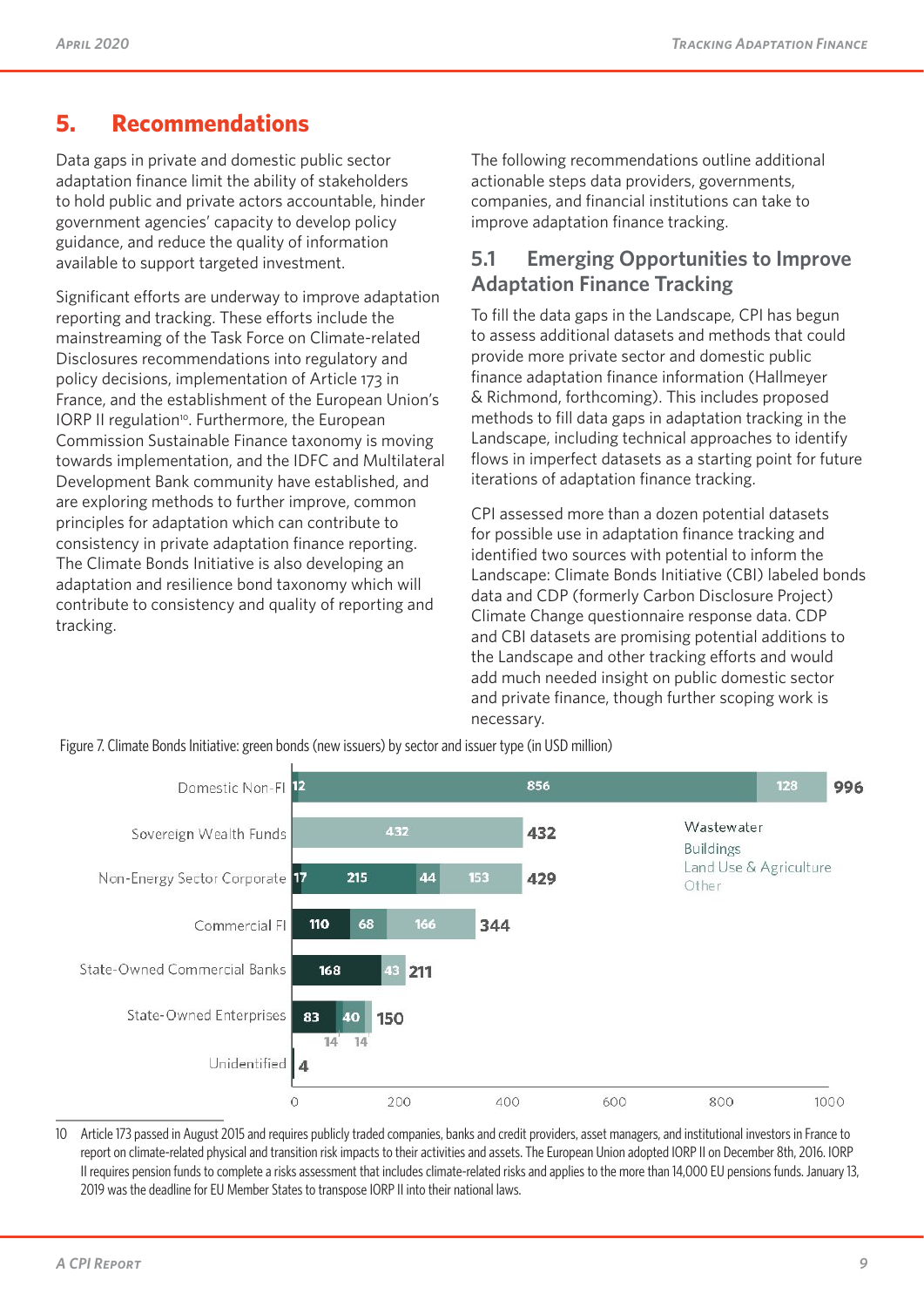#### **5.1.1 CLIMATE BONDS INITIATIVE**

New Green Bond Issuers data from CBI indicates that since 2015, there have been USD 2.6 billion in bonds issued by new issuers with proceeds specifically allocated to adaptation and resilience (Figure 7). Of this, USD 1 billion was allocated to land use and agriculture, USD 380 million to wastewater, and USD 240 million to infrastructure, while the remainder was allocated to other or unspecified sectors.

The three most common issuer types of adaptation and resilience bonds in this period were domestic non-financial institutions, sovereign wealth funds, and non-energy sector corporate actors. Because this data is based on pre-issuance which only specifies the eligible categories of proceeds with intended expenditure and not actual spending, it is important to track the actual private adaptation finance through information on management of proceeds for a full picture of adaptation finance flows.

The Landscape does track adaptation and resilience finance from governments, their agencies, and development financial institutions at the project level, so some of the bond issuances tracked in the CBI data may already be counted in the Landscape through the underlying projects. Though double counting is possible, the public sector data from domestic governments and sovereign wealth funds presents the possibility of increased tracking of domestic public finance which would add significant value to adaptation tracking. The bonds reported in the private sector (non-energy sector corporate and commercial financial institutions) are not at risk of double counting with data already in the Landscape because it does not currently track any private adaptation finance.

#### **5.1.2 CDP**

139 companies received an "A" rating for their response to CDP's Climate Change questionnaire in 2018. CPI's analysis includes only A-list responders to CDP in 2018 because their "A" rating indicates a high-level of quality in their overall response and lends credibility to their assessment of the cost of managing climate-related risks. These 139 A-list companies identified USD 13.9 billion in costs associated with managing physical climate-related risks in 2018 (CDP question 2.3a)<sup>11</sup>.

CDP respondents have significant latitude to report anticipated costs over a timeframe of their choosing so the USD 13.9 billion value does not reflect the A-list companies' annual investment in climate change. Despite this limitation, it is a significant step in identifying the scale of expected investment by private sector leaders in climate change. As companies continue to report climate-related risks and risk mitigation strategies, their ability to quantify, track, and report adaptation finance will substantially improve.

Companies' responses to the CDP questionnaire also present an opportunity to collect sales data on adaptation technologies and services, including costs and demand that could inform adaptation tracking. As companies improve their disclosure of climaterelated risks and management costs, including pricing of specific adaptation measures, new private sector data on investment in adaptation projects may become available for climate adaptation finance tracking.

#### **5.2 Public Sector Tracking Recommendations**

Domestic public finance likely represents a large share of overall adaptation investment, however, information on domestic climate-related finance is currently available only through limited sources, including Biennial Update Reports (BURs) from the UNFCCC, Climate Public Expenditure and Institutional Reviews (CPEIRs), and other independent studies. Despite these studies, there is no detailed or standard format for developed and developing countries to report on domestic climate adaptation finance.

Public sector entities, including municipalities and subnational governments, are facing increased incentives to assess their climate-related risks and report climate adaptation investments. By the end of 2019, 82% of cities surveyed by Moody's indicate that they will have a climate risk action plan in place, and 83% reported climate mitigation or adaptation projects, with flood mitigation effort accounting for 60% of climate change resilience projects (Moody's 2019). Increased awareness of the credit and other financial risks associated with climate change may increase domestic public sector reporting on climate adaptation investment.

To improve domestic public finance tracking, national and sub-national governments should:

<sup>11</sup> Nearly 7,000 companies responded to the CDP Climate Change questionnaire in 2018. Question 2.3a in the 2018 Climate Change questionnaire is: "Provide details of risks identified with the potential to have a substantive financial or strategic impact on your business." Part 13 of Question 2.3a is "Cost of management". CPI counts all reported costs of management for risks reported as "Physical" to 2.3a.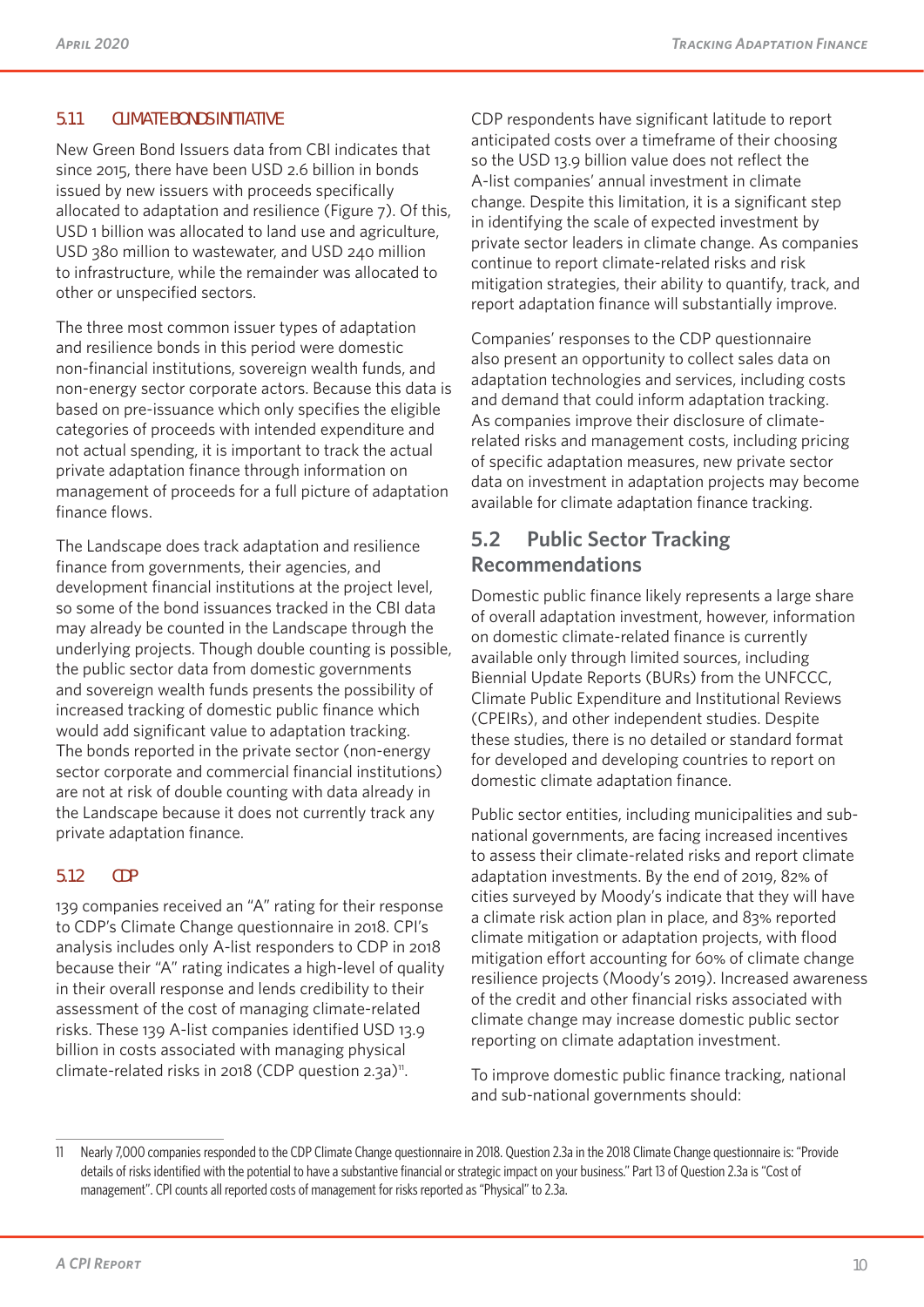**Integrate adaptation efforts into existing national planning and evaluation systems to improve domestic public-sector tracking**. As countries have multiple layers of reporting requirements, integrating adaptation within existing national planning and evaluation systems would help streamline workflow, standardize reporting formats, and generate 'buy-in' from the people responsible, see for example (IIED, 2018).

**Apply in-depth approaches for tracking domestic public climate finance, including budget analyses, public expenditure reviews, and budget tagging systems** (Resch et al. 2017; see Table 2). All three approaches analyze the allocated expenditure of government budgets from domestic sources for their climate relevance. They then identify climate change relevant budget lines / codes for selected sectors by reviewing detailed budget reports from those sectors and/or analyzing the accounts and interviewing key government officials and donor organizations.

**Systematically incorporate national development banks and other national actors at the margins of climate action into tracking initiatives to build a more complete picture** on their climate efforts. Many national development banks are likely to have provided climate relevant finance (Abramskiehn et al, 2017). However, it is not tracked systematically due to their lack of measurement and reporting, leaving data gaps in the capture of public expenditures from domestic "South-South" cooperation towards adaptation (Mazza et al. 2016).

#### **5.3 Private Sector Tracking Recommendations**

As established throughout this brief, adaptation finance tracking is universally challenging, particularly in the private sector due to a variety of factors including:

- Difficulty in distinguishing adaptation investments from general flows or broader risk management;
- Data required to assess context-dependency is often confidential;
- Adaptation investments, particularly in the private sector, are difficult to distinguish from general investment flows. This is a dynamic problem, with climate impact scenarios changing constantly, and with no agreed baseline to adapt from, or future scenarios to adapt to;

• Any mispricing of climate-related physical risks will feed into mispricing of assets, misallocation of capital and may cause valuation risk to businesses.

To address these gaps and improve private adaptation tracking, stakeholders should:

**Define and track a list of key services and technologies by adaptation sector.** In order to address these challenges, stakeholders (including executives and regulators) must work together to define a list of technologies and services for which pricing and sales data could be collected to either estimate adaptation and resilience cost within a project or track increased sales over time as a proxy for adaptation and resilience uptake. This approach would be helpful in identifying which technologies are used for adaptation and resilience across regions and would also allow tracking of pricing trends. Further, this could enable identification of opportunities and creation of appropriate financial products for increasing private investment in adaptation and resilience technologies and services. Some of these technologies and services include geospatial imagery, cold chain equipment (in emerging markets), seed treatments, soil treatments, precision agriculture tools, water harvesting systems, and smart water management software and hardware.

#### **Work with key data providers to improve data**

**availability.** CBI, CDP, and other organizations that track financing flows could be initial partners to address data gaps in the private sector. For example, if in future CDP Climate Change questionnaires, respondents were asked to report on investment in specific adaptation and resilience projects and indicate a dollar amount, that data would be very valuable for use in the Landscape and in other tracking efforts.

**Build on the momentum of the Task Force on Climate-Related disclosures recommendations to drive mainstreaming of climate-related risk and opportunity analysis**. Regulatory and policy decisions including implementation of Article 173 and the establishment of the European Union's IORP II regulation can help drive a market shift of the private sector towards increased awareness and quality of data on climate-related risks and risk mitigation activities. As reporting of climaterelated risks and private sector activities to address climate change become more mainstream, collecting adaptation finance data in the private sector will become increasingly feasible.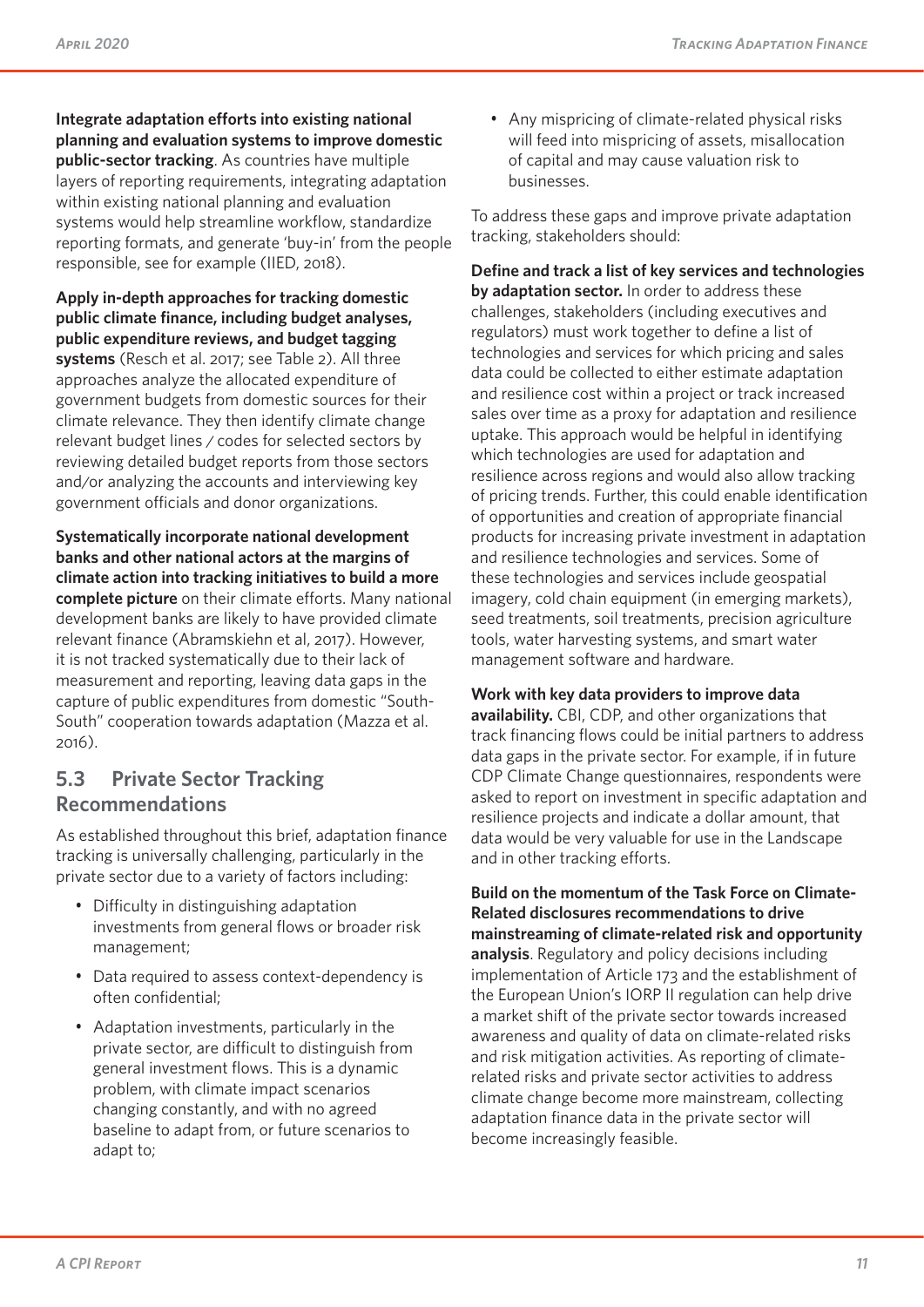# **6. Conclusion**

Despite its critical importance, adaptation finance is a nascent field and suffers from gaps in knowledge and investment. This brief provides a snapshot of the data on adaptation finance currently tracked in CPI's Global Landscape of Climate Finance and provides practical recommendations to improve adaptation finance measurement approaches in order to fill knowledge gaps and drive investment towards adaptation and resilience.

Further scoping is needed in the public and private sectors to identify additional promising approaches to understand adaptation finance. Ultimately, improving information availability and quality on investment in adaptation will provide the necessary analytical foundations for increasing investment in climate adaptation from both the public and private sectors, helping to reduce the impacts of climate change on human and ecosystem health and well-being.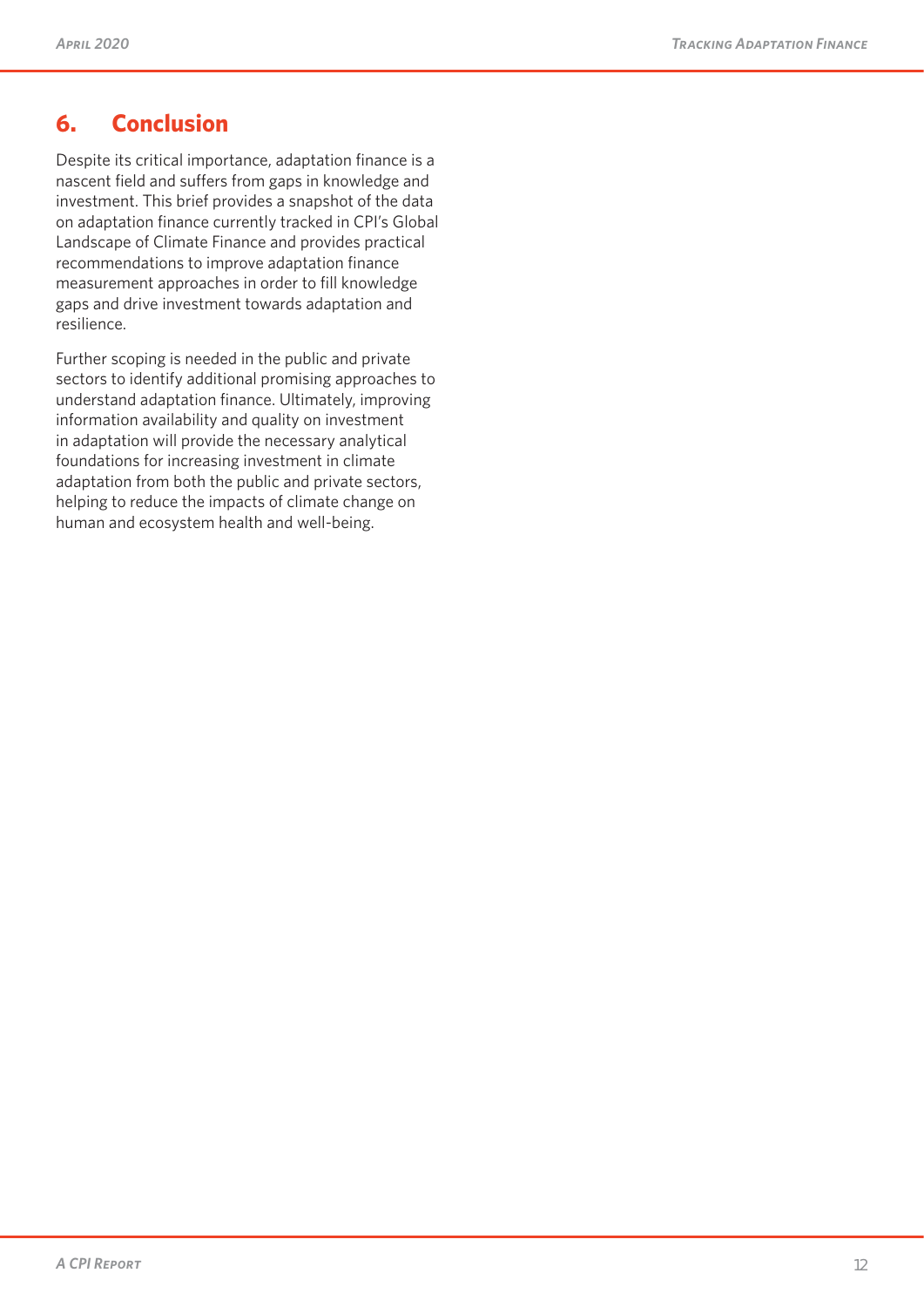# **7. References**

- Abramskiehn D, Hallmeyer K, Escalante D, Trabacchi C, Netto M, Cabrera M, Vasa A. 2017. Inter-American Development Bank & CPI. "[Supporting National](https://publications.iadb.org/en/supporting-national-development-banks-drive-investment-nationally-determined-contributions-brazil)  [Development Banks to Drive Investment in the](https://publications.iadb.org/en/supporting-national-development-banks-drive-investment-nationally-determined-contributions-brazil)  [Nationally Determined Contributions of Brazil,](https://publications.iadb.org/en/supporting-national-development-banks-drive-investment-nationally-determined-contributions-brazil)  [Mexico, and Chile](https://publications.iadb.org/en/supporting-national-development-banks-drive-investment-nationally-determined-contributions-brazil)".
- CPI. 2017. "[Global Landscape of Climate Finance 2017:](https://climatepolicyinitiative.org/wp-content/uploads/2017/10/GLCF-2017-Methodology-Document.pdf)  [Methodology.](https://climatepolicyinitiative.org/wp-content/uploads/2017/10/GLCF-2017-Methodology-Document.pdf)" Climate Policy Initiative.
- CDP. 2019. "[The A List 2018](https://www.cdp.net/en/scores)"
- European Bank for Reconstruction and Development, Global Centre of Excellence on Climate Adaptation, 427. 2018. "[Advancing TCFD Guidance on](http://427mt.com/wp-content/uploads/2018/05/EBRD-GCECA_final_report.pdf)  [Physical Climate Risks and Opportunities](http://427mt.com/wp-content/uploads/2018/05/EBRD-GCECA_final_report.pdf)".
- IIED. 2018. "[IIED Briefing How integrated monitor](http://pubs.iied.org/pdfs/17470IIED.pdf)[ing and evaluation systems can help countries](http://pubs.iied.org/pdfs/17470IIED.pdf)  [address climate impacts](http://pubs.iied.org/pdfs/17470IIED.pdf)". International Institute for Environment and Development – IIED.
- International Development Finance Club (IDFC). 2015. "[Mapping of Green Finance Delivered by IDFC](https://www.cbd.int/financial/gcf/idfc-mapping2015.pdf)  [Members in 2014](https://www.cbd.int/financial/gcf/idfc-mapping2015.pdf)".
- International Development Finance Club (IDFC) 2017. "[IDFC Green Finance Mapping Report 2016](https://www.idfc.org/wp-content/uploads/2019/04/idfc_mapping-report-2015_2016_vf.pdf)" forthcoming.
- MDB. 2015a. "[Common Principles for Climate Mitiga](https://www.worldbank.org/en/news/feature/2015/04/03/common-principles-for-tracking-climate-finance)[tion Finance Tracking](https://www.worldbank.org/en/news/feature/2015/04/03/common-principles-for-tracking-climate-finance)", by African Development Bank (AfDB), the Asian Development Bank (ADB), the European Bank for Reconstruction and Development (EBRD), the European Investment Bank (EIB), the Inter-American Development Bank (IDB) and the World Bank Group.
- MDB. 2015b, "[Common Principles for Climate Change](http://www.eib.org/attachments/documents/mdb_idfc_adaptation_common_principles_en.pdf)  [Adaptation Finance Tracking](http://www.eib.org/attachments/documents/mdb_idfc_adaptation_common_principles_en.pdf)" by African Development Bank (AfDB), the Asian Development Bank (ADB), the European Bank for Reconstruction and Development (EBRD), the European Investment Bank (EIB), the Inter-American Development Bank (IDB) and the World Bank Group.
- MDBs. 2018. "[2017 Joint Report on Multilateral Devel](https://www.worldbank.org/en/news/press-release/2018/06/13/mdb-climate-finance-hit-record-high-of-us352-billion-in-2017)[opment Banks' Climate Finance](https://www.worldbank.org/en/news/press-release/2018/06/13/mdb-climate-finance-hit-record-high-of-us352-billion-in-2017)".
- Micale Valerio, Tonkonogy Bella, Mazza Federico. 2018. "[Understanding and Increasing Finance](https://climatepolicyinitiative.org/wp-content/uploads/2018/12/Understanding-and-Increasing-Finance-for-Climate-Adaptation-in-Developing-Countries-1.pdf)".
- Moody's Investor Service. 2019. "[Largest US cities take](https://www.moodys.com/research/Moodys-Largest-US-cities-take-proactive-steps-to-mitigate-credit--PBM_1158519)  [proactive steps to mitigate credit risk from climate](https://www.moodys.com/research/Moodys-Largest-US-cities-take-proactive-steps-to-mitigate-credit--PBM_1158519)  [change](https://www.moodys.com/research/Moodys-Largest-US-cities-take-proactive-steps-to-mitigate-credit--PBM_1158519)"
- Notre Dame Global Adaptation Initiative. 2019. "[Country Index](https://gain.nd.edu/our-work/country-index/)".
- Organization for Economic Co-operation and Development (OECD) 2016. "OECDDAC Rio Markers for [Climate: Handbook](https://www.oecd.org/dac/environment-development/Revised%20climate%20marker%20handbook_FINAL.pdf)". Paris, OECD.
- Organization for Economic Co-operation and Development (OECD). 2011. "[Handbook on the OECD-](http://www.oecd.org/dac/stats/48785310.pdf)[DAC Climate Markers](http://www.oecd.org/dac/stats/48785310.pdf)". Paris: OECD.
- Oliver Padraig, Clark Alex, Meattle Chavi. 2018. "[Global](https://climatepolicyinitiative.org/wp-content/uploads/2018/11/Global-Climate-Finance-An-Updated-View-2018.pdf)  [Climate Finance: An Updated View](https://climatepolicyinitiative.org/wp-content/uploads/2018/11/Global-Climate-Finance-An-Updated-View-2018.pdf)" 2018.
- Trabacchi C, Mazza F. 2015. "[Emerging Solutions to](https://climatepolicyinitiative.org/wp-content/uploads/2015/06/Finance-for-Climate-Resilience.pdf)  [drive private investment in climate resilience](https://climatepolicyinitiative.org/wp-content/uploads/2015/06/Finance-for-Climate-Resilience.pdf)." Climate Policy Initiative.
- UNEP. 2015. "[The adaptation finance gap update: with](https://www.uncclearn.org/learning-resources/library/10425)  [insights from the INDCs.](https://www.uncclearn.org/learning-resources/library/10425)" United Nations Environment Programme (UNEP). Nairobi, Kenya.
- UNEP. 2017. "[The adaptation Gap Report. Towards](https://wedocs.unep.org/bitstream/handle/20.500.11822/22172/adaptation_gap_2017.pdf?isAllowed=y&sequence=1)  [Global Assessment](https://wedocs.unep.org/bitstream/handle/20.500.11822/22172/adaptation_gap_2017.pdf?isAllowed=y&sequence=1)." United Nations Environment Programme (UNEP). Nairobi, Kenya.
- UNFCCC. 2016. "[UNFCCC Standing Committee on](https://unfccc.int/sites/default/files/resource/2018%20BA%20Technical%20Report%20Final.pdf)  [Finance 2018 Biennial Assessment and Overview](https://unfccc.int/sites/default/files/resource/2018%20BA%20Technical%20Report%20Final.pdf)  [of Climate Finance Flows Report](https://unfccc.int/sites/default/files/resource/2018%20BA%20Technical%20Report%20Final.pdf)."
- World Bank Group (WBG). 2015a. "[Common Principles](https://www.worldbank.org/content/dam/Worldbank/document/Climate/common-principles-for-climate-mitigation-finance-tracking.pdf)  [for Climate Mitigation Finance Tracking](https://www.worldbank.org/content/dam/Worldbank/document/Climate/common-principles-for-climate-mitigation-finance-tracking.pdf)". Jointly Developed by the Climate Finance Group of Multilateral Development banks (MDBs) and the International Development Finance Club (IDFC). April 2015. Washington D.C.
- World Bank Group. 2019. "[Intended Nationally Deter](http://spappssecext.worldbank.org/sites/indc/Pages/adaptation.aspx)[mined Contributions \(INDCs\)](http://spappssecext.worldbank.org/sites/indc/Pages/adaptation.aspx)".
- World Resource Institute, Oxfam. 2015. "[Tracking](https://wriorg.s3.amazonaws.com/s3fs-public/AdaptationFinance_Rev3_SglPgs_webFINAL.pdf?_ga=2.160212152.404727473.1541526723-1735952565.1540858456)  [Adaptation Finance – An Approach for Civil](https://wriorg.s3.amazonaws.com/s3fs-public/AdaptationFinance_Rev3_SglPgs_webFINAL.pdf?_ga=2.160212152.404727473.1541526723-1735952565.1540858456)  **Society Organizations to Improve Accountability** [for Climate Change Adaptation](https://wriorg.s3.amazonaws.com/s3fs-public/AdaptationFinance_Rev3_SglPgs_webFINAL.pdf?_ga=2.160212152.404727473.1541526723-1735952565.1540858456)".

UNFCCC. 2009. [Copenhagen Accord](http://unfccc.int/resource/docs/2009/cop15/eng/11a01.pdf).

UNFCCC. 2018. [Standing Committee on Finance 2018](https://unfccc.int/sites/default/files/resource/2018%20BA%20Technical%20Report%20Final%20Feb%202019.pdf)  [Biennial Assessment and Overview of Climate](https://unfccc.int/sites/default/files/resource/2018%20BA%20Technical%20Report%20Final%20Feb%202019.pdf)  [Finance Flows Technical Report](https://unfccc.int/sites/default/files/resource/2018%20BA%20Technical%20Report%20Final%20Feb%202019.pdf).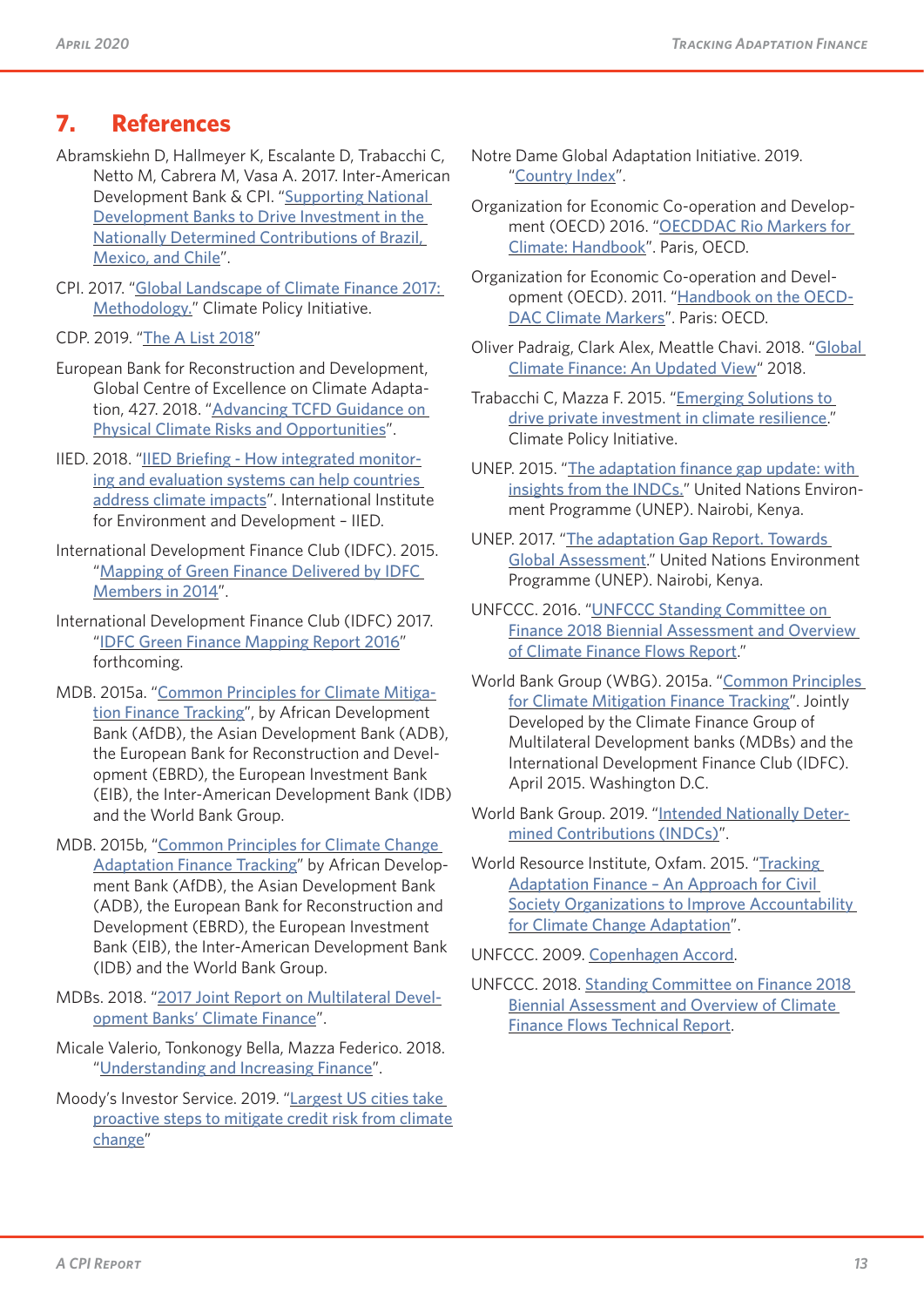# **Annex**

#### **I. Climate Finance Definition**

In the absence of an internationally-agreed definition of what qualifies as climate finance, we limit this mapping exercise to **capital flows directed towards climate resilient development interventions with direct or indirect adaptation benefits.** These flows include support for capacity building measures as well as for the development and implementation of policies.

In particular, for determining what constitutes adaptation finance we relied on the tracking methodologies and reporting followed by: i) the members of the OECD's Development Assistance Committee (DAC) and publicly available through the Creditor Reporting System (CRS) database; ii) the group of Multilateral Development Banks (MDB) jointly reporting on climate finance; iii) the members of the International Development Finance Club (IDFC) <sup>[12](#page-16-0)</sup>; and iv) Climate Funds. As a result, for adaptation finance, we consider: Adaptation Finance as resources directed to activities aimed at reducing the vulnerability of human or natural systems to the impacts of climate change and climate-related risks, by maintaining or increasing adaptive capacity and resilience.[13](#page-16-1)

#### **II. Sectoral Breakdown of Adaptation Finance**

#### **WATER AND WASTEWATER MANAGEMENT**

Demand-side management activities reducing water consumption or increasing water use efficiency and supply side management activities enabling (e.g., the expansion of supplies, reducing water losses, or improving cooperation on shared water resources). Project-specific examples include:

- Improvement in catchment management planning and regulation of abstraction to address negative climate change impacts on water supply;
- Installation of domestic rainwater harvesting equipment and water storage where water supply is negatively affected by climate change, including the provision of microfinance for their purchase;
- Rehabilitation of water distribution networks and building pipelines to improve water resources management, to address changes in water flows/quality caused by climate change, etc.;
- Changes in design of sanitation and storm-water management systems in response to extreme weather events arising from climate change.

#### **AGRICULTURE, FORESTRY, LAND USE, AND NATURAL RESOURCE MANAGEMENT**

<span id="page-16-0"></span><sup>12</sup> See: OECD (2011, 2016); MDB (2015a, 2015b and 2017), WBG (2015a), IDFC (2014, 2017 (forthcoming)).

<span id="page-16-1"></span><sup>&</sup>lt;sup>13</sup> It is worth noting that data collected from the group of MDBs jointly reporting on climate finance reflect their process-based approach to adaptation finance tracking, which is context- and location-specific, conservative and granular. In July 2015, these MDBs and the members of the IDFC established "Common Principles for Tracking Adaptation Finance".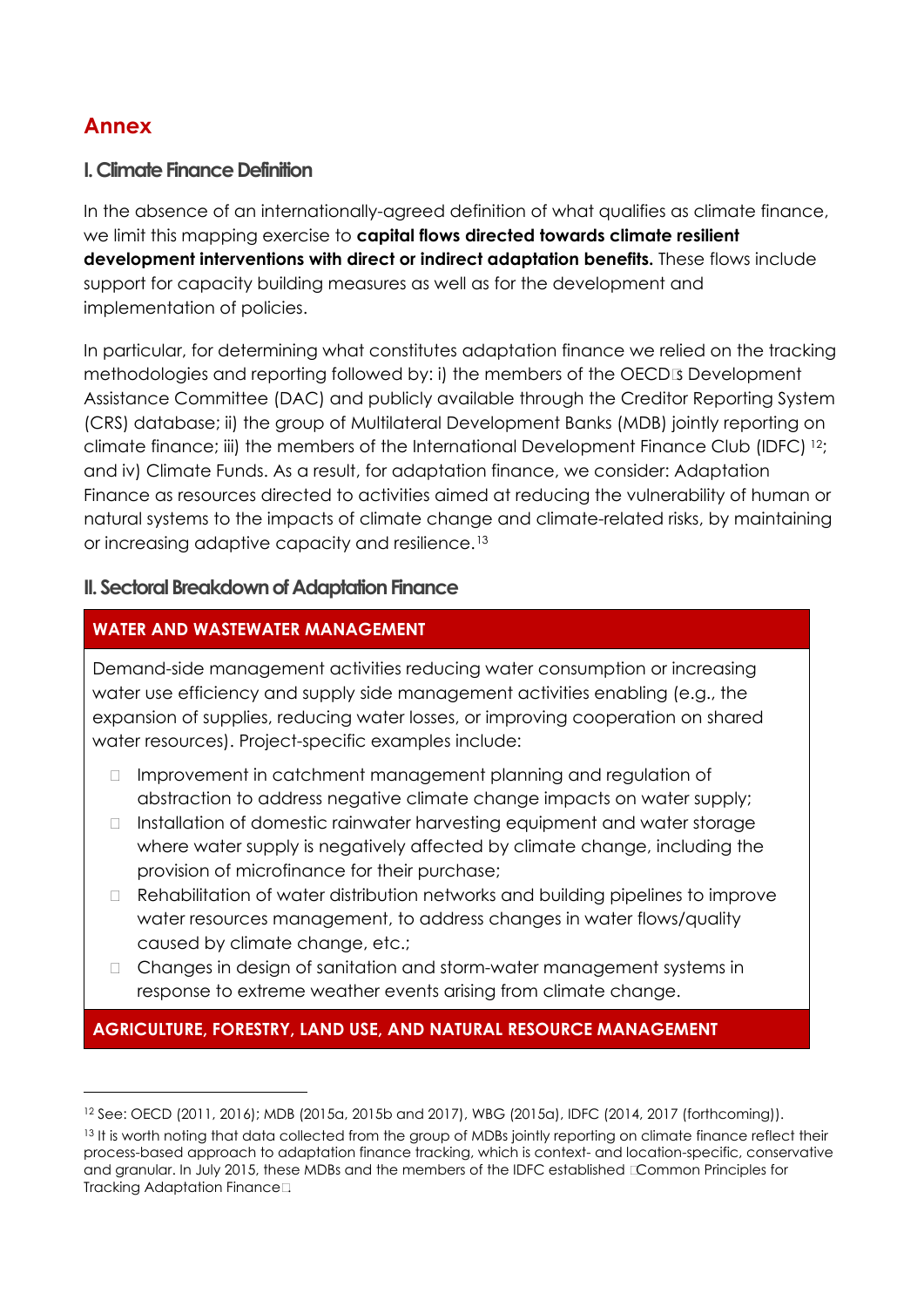- Provision of information on crop diversification options to farmers
- Increased production of fodder crops to supplement rangeland diet affected by climate change;
- Improved management of slopes and basins to avoid/reduce the impacts caused by increased soil erosion;
- Identification of protected areas and establishment of migration corridors to maintain or increase climate resilience of ecosystems;
- Adoption of sustainable aquaculture techniques to address changes in fish stocks resulting from climate change impacts and supplement local fish supplies, etc.

#### **INFRASTRUCTURE, ENERGY AND OTHER BUILT ENVIRONMENT**

Adaptation components in projects to improve the climate resilience of existing infrastructure e.g., transport infrastructure, energy infrastructure, riverine infrastructure (including built flood protection) and human settlements (e.g., housing – if not part of a wider disaster risk management strategy).

Building resilience into infrastructure such as protection systems for dams to reduce vulnerability to extremes caused by climatic changes.

### **(OTHER) DISASTER RISK MANAGEMENT**

- Early warning / emergency response systems to adapt to increased occurrence of extreme events by improving disaster prevention, preparedness and management and reducing potentially related loss and damage;
- Construction or improvement of drainage systems to adapt to an increase in the frequency or severity of floods;
- Monitoring of disease outbreaks and development of a national response plan (to adapt to changing patterns of diseases that are caused by changing climatic conditions).

#### **COASTAL PROTECTION**

- Building of improved or new dykes to protect infrastructure and to enhance the climate resilience to increased storms and coastal flooding, and sea level rise;
- Mangrove planting to build natural barriers to adapt to increased coastal erosion and to limit salt water intrusion into soils caused by sea level rise;
- Additional or improvements in coastal and riverine infrastructures (including built flood protection infrastructure) in response to increased flood risks.

### **INDUSTRY, EXTRACTIVE INDUSTRIES, MANUFACTURING & TRADE**

- Manufacturing (e.g., design of climate-resilient equipment);
- Increased cooling requirement in food processing distribution & retail resulting from more extreme heat events (e.g., increased water-efficiency in processing);
- Climate resilience investments or programmes in extractive industries (oil, gas, mining, etc.).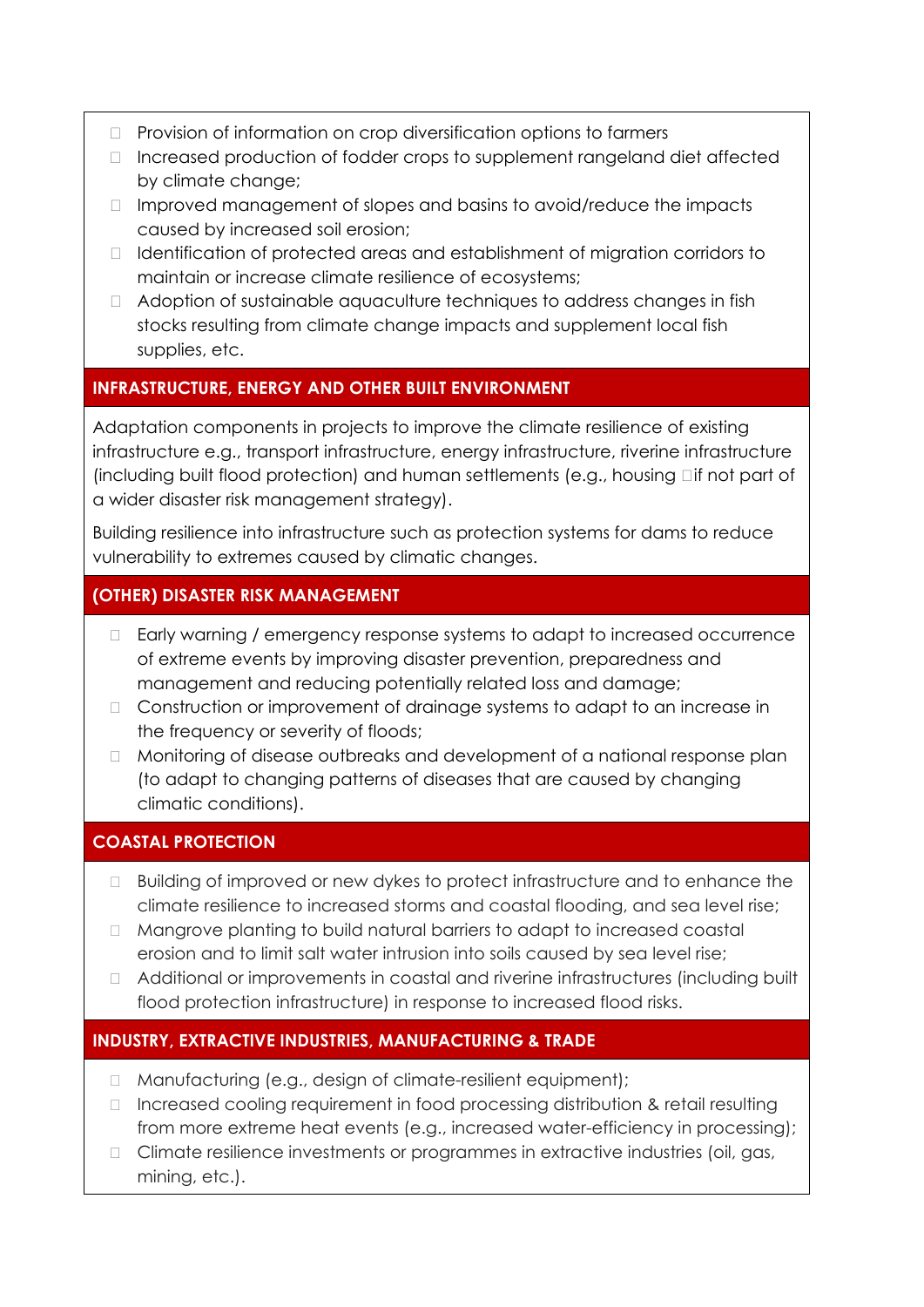#### **POLICY AND NATIONAL BUDGET SUPPORT & CAPACITY BUILDING**

Dedicated budget support to national or local authorities for implementation of climate change adaptation policies; and other technical assistance activities, including awareness raising and capacity building (if not included elsewhere).

### **OTHERS / CROSS-SECTORAL**

This category can include, for instance:

- Other eligible activities that cannot be classified in the above categories for example, cross-sector activities such as financial services like incorporation of climate risk assessment in ministerial investment appraisal processes (if not included in the categories above);
- Health systems' adaptation to changes in disease vectors or other climate change health impacts (e.g., development of a national response plan for diseases outbreaks).

#### **III. Countries Classification by Region**

| <b>REGION</b>                      | <b>COUNTRY</b>                                                                                                                                                                                                                                                                                                                                                                                                                                                                                                                                                                                                                                                                      |  |
|------------------------------------|-------------------------------------------------------------------------------------------------------------------------------------------------------------------------------------------------------------------------------------------------------------------------------------------------------------------------------------------------------------------------------------------------------------------------------------------------------------------------------------------------------------------------------------------------------------------------------------------------------------------------------------------------------------------------------------|--|
| Middle East<br>and North<br>Africa | Non-Annex I Parties under the UNFCCC: Algeria, Bahrain, Egypt,<br>Islamic Republic of Iran, Iraq, Jordan, Kuwait, Lebanon, Libya,<br>Morocco, Oman, Palestine*, Qatar, Saudi Arabia, Syrian Arab<br>Republic, Tunisia, United Arab Emirates, Yemen<br>Not listed as party to the UNFCCC: West Bank & Gaza                                                                                                                                                                                                                                                                                                                                                                           |  |
| Sub-Saharan<br>Africa              | Non-Annex I Parties: Angola, Benin, Botswana, Burkina Faso, Burundi,<br>Cameroon, Cape Verde, Central African Republic, Chad, Comoros,<br>Republic of Congo, Dem. Rep. of Congo, Cite d'Ivoire, Djibouti,<br>Equatorial Guinea, Eritrea, Ethiopia, Gabon, Gambia, Ghana, Guinea,<br>Guinea-Bissau, Kenya, Lesotho, Liberia, Madagascar, Malawi, Mali,<br>Mauritania, Mauritius, Mozambique, Namibia, Niger, Nigeria, Rwanda,<br>São Tomé & Principe, Senegal, Seychelles, Sierra Leone, Somalia, South<br>Africa, Sudan, South Sudan, Swaziland, Tanzania, Togo, Uganda,<br>Zambia<br>Overseas regions/ territories belonging to Annex I Parties: Mayotte,<br>Saint Helena, Réunion |  |
| South Asia                         | Non-Annex I Parties: Afghanistan, Bangladesh, Bhutan, India, Maldives,<br>Nepal, Pakistan, Sri Lanka                                                                                                                                                                                                                                                                                                                                                                                                                                                                                                                                                                                |  |
| East Asia<br>and Pacific           | Non-Annex I Parties: Brunei, Cambodia, China, Cook Islands, Fiji,<br>Indonesia, Kiribati, Korea PDR, Lao PDR, Malaysia, Marshall Islands, Fed.<br>States Micronesia, Mongolia, Myanmar, Nauru, Niue, Palau, Papua                                                                                                                                                                                                                                                                                                                                                                                                                                                                   |  |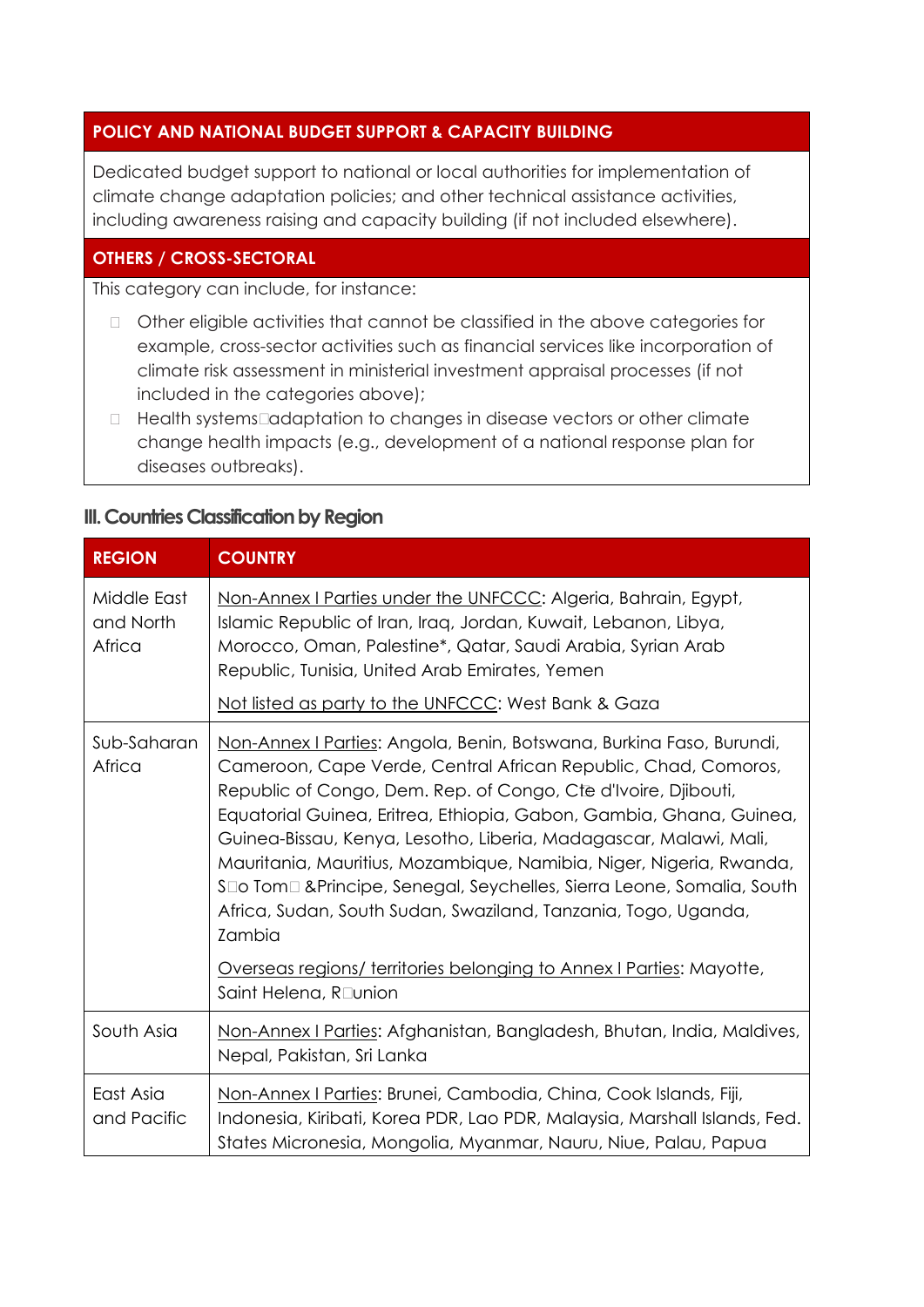|                                       | New Guinea, Philippines, Samoa, Singapore, Solomon Islands,<br>Thailand, Timor-Leste, Tonga, Tuvalu, Vanuatu, Vietnam                                                                                                                                                                                                                                                                          |  |
|---------------------------------------|------------------------------------------------------------------------------------------------------------------------------------------------------------------------------------------------------------------------------------------------------------------------------------------------------------------------------------------------------------------------------------------------|--|
|                                       | Overseas regions/ territories belonging to Annex I Parties: American<br>Samoa, Guam                                                                                                                                                                                                                                                                                                            |  |
|                                       | Not listed as party to the UNFCCC: Taiwan                                                                                                                                                                                                                                                                                                                                                      |  |
| Central Asia<br>and Eastern<br>Europe | Annex I Parties: Belarus, Bulgaria, Latvia, Lithuania, Romania, Russian<br>Federation, Ukraine                                                                                                                                                                                                                                                                                                 |  |
|                                       | Non-Annex I Parties: Albania, Armenia, Azerbaijan, Bosnia &<br>Herzegovina, Georgia, Kazakhstan, Kyrgyz Republic, FYR Macedonia,<br>Moldova, Montenegro, Serbia, Tajikistan, Turkmenistan, Uzbekistan                                                                                                                                                                                          |  |
|                                       | Not listed as party to the UNFCCC: Kosovo                                                                                                                                                                                                                                                                                                                                                      |  |
| Latin<br>America &<br>Caribbean       | Non-Annex I Parties: Antigua & Barbuda, Argentina, Bahamas,<br>Barbados, Belize, Bolivia, Brazil, Colombia, Costa Rica, Cuba,<br>Dominica, Dominican Republic, Ecuador, El Salvador, Grenada,<br>Guatemala, Guyana, Haiti, Honduras, Jamaica, Nicaragua, Panama,<br>Paraguay, Peru, St. Lucia, St. Kitts-Nevis, St. Vincent & Grenadines,<br>Suriname, Trinidad and Tobago, Uruguay, Venezuela |  |
|                                       | Overseas regions/ territories/ constituent countries related to Annex I<br>Parties: Anguilla, Aruba, Cayman Islands, Curaçao, Falkland Islands,<br>French Guiana, Guadeloupe, Martinique, Montserrat, Puerto Rico, St.<br>Barthélemy, Saint Martin, Turks and Caicos Islands, Virgin Islands, West<br>Indies                                                                                   |  |
| Western<br>Europe                     | Annex I Parties: Austria, Belgium, Croatia, Cyprus, Czech Republic,<br>Denmark, Estonia, Finland, France, Germany, Greece, Hungary,<br>Iceland, Ireland, Italy, Luxembourg, Malta, Netherlands, Norway,<br>Poland, Portugal, Slovakia, Slovenia, Spain, Sweden, Switzerland,<br>Turkey, United Kingdom<br>Non-Annex I Parties: San Marino                                                      |  |
| Americas                              | Annex I Parties: Canada, United States of America                                                                                                                                                                                                                                                                                                                                              |  |
|                                       | Non-Annex   Parties: Chile, Mexico                                                                                                                                                                                                                                                                                                                                                             |  |
| Japan,<br>Korea, Israel               | Annex   Parties: Japan<br>Non-Annex   Parties: Korea, Israel                                                                                                                                                                                                                                                                                                                                   |  |
| Other                                 | <b>Annex I Parties: Australia, New Zealand</b>                                                                                                                                                                                                                                                                                                                                                 |  |
| Oceania                               | Overseas regions/territories/constituent countries related to Annex I<br>Parties: Tokelau                                                                                                                                                                                                                                                                                                      |  |

Note: Listing of Annex I/ Non-Annex I Parties to the Convention based on UNFCCC (2017).